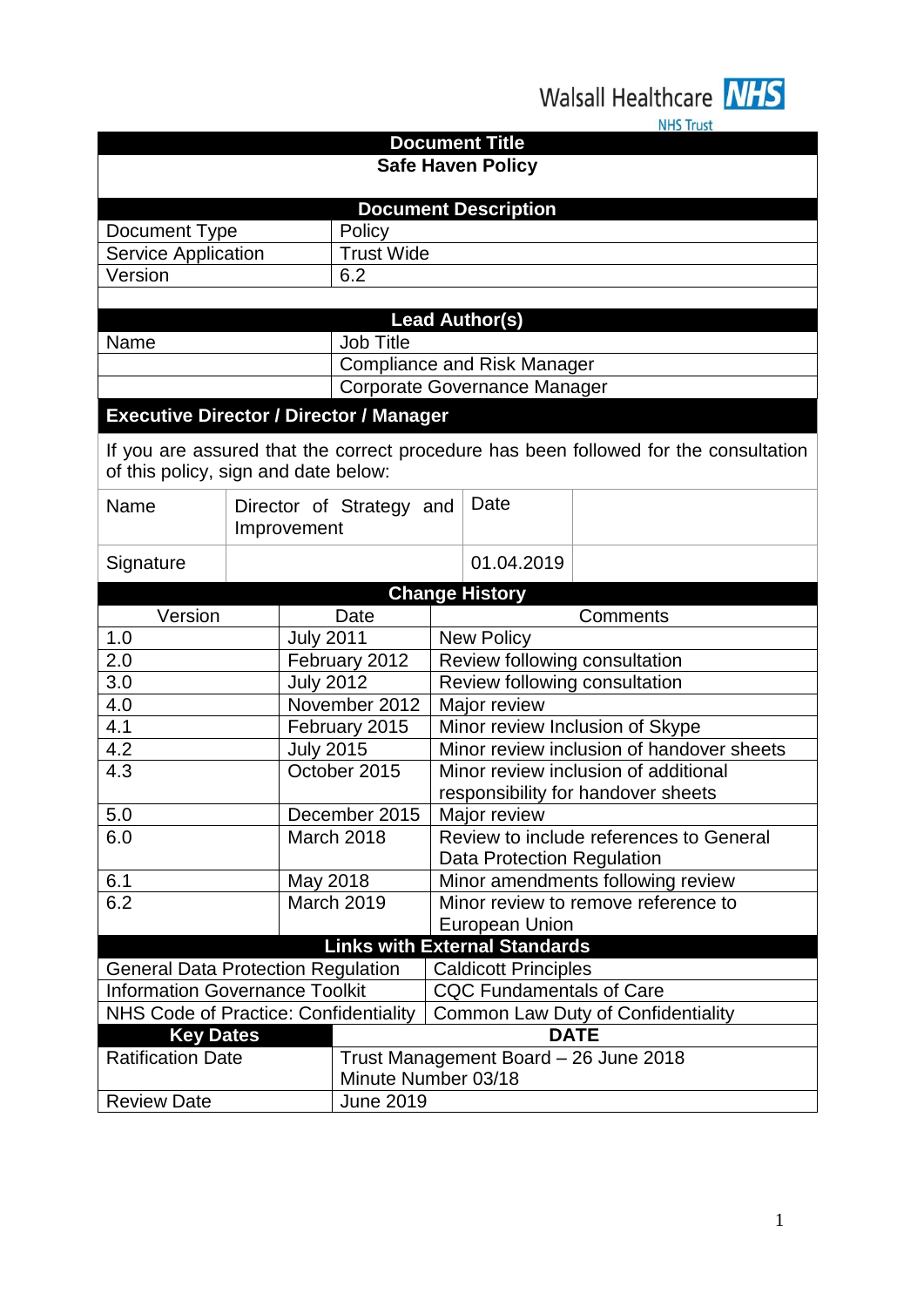|                                                                                                                                                                                                                                                                                                                                                      | <b>Executive Summary Sheet</b>                                                                                                                                                                                                                                                                                         |           |  |  |  |
|------------------------------------------------------------------------------------------------------------------------------------------------------------------------------------------------------------------------------------------------------------------------------------------------------------------------------------------------------|------------------------------------------------------------------------------------------------------------------------------------------------------------------------------------------------------------------------------------------------------------------------------------------------------------------------|-----------|--|--|--|
| <b>Document Title:</b>                                                                                                                                                                                                                                                                                                                               | <b>Safe Haven Policy</b>                                                                                                                                                                                                                                                                                               |           |  |  |  |
|                                                                                                                                                                                                                                                                                                                                                      |                                                                                                                                                                                                                                                                                                                        |           |  |  |  |
| Please Tick (☑)                                                                                                                                                                                                                                                                                                                                      | This is a new document within the Trust                                                                                                                                                                                                                                                                                |           |  |  |  |
| as appropriate                                                                                                                                                                                                                                                                                                                                       | This is a revised Document within the Trust                                                                                                                                                                                                                                                                            | $\sqrt{}$ |  |  |  |
|                                                                                                                                                                                                                                                                                                                                                      | What is the purpose of this document?                                                                                                                                                                                                                                                                                  |           |  |  |  |
|                                                                                                                                                                                                                                                                                                                                                      | The purpose of this policy is to ensure there are strict controls in place regarding the use                                                                                                                                                                                                                           |           |  |  |  |
|                                                                                                                                                                                                                                                                                                                                                      | and transfer of personal confidential data (both staff and patient data) and confidential                                                                                                                                                                                                                              |           |  |  |  |
|                                                                                                                                                                                                                                                                                                                                                      | information, including organisational information.                                                                                                                                                                                                                                                                     |           |  |  |  |
| The policy focuses upon:<br>$\bullet$ Post<br>Transporting patient records outside of Walsall Healthcare NHS Trust<br>٠<br>Email<br>$\bullet$<br>Telephone<br>Fax<br>$\bullet$<br><b>Printers</b><br>$\bullet$<br>Printing / Photocopying<br>$\bullet$<br><b>Handover sheets</b><br>$\bullet$<br>Sharing information with non NHS organisations<br>٠ |                                                                                                                                                                                                                                                                                                                        |           |  |  |  |
| Who is this document aimed at?                                                                                                                                                                                                                                                                                                                       | What key Issues does this document explore?<br>This policy is based on existing good practice used in the NHS and sets out the principles<br>and arrangements that must be adopted when handling confidential information.<br>All staff working for Walsall Healthcare NHS Trust. Including students, temporary, fixed |           |  |  |  |
|                                                                                                                                                                                                                                                                                                                                                      | term, agency, bank, volunteers and apprentices.<br>What other policies, guidance and directives should this document be read in                                                                                                                                                                                        |           |  |  |  |
| conjunction with?                                                                                                                                                                                                                                                                                                                                    |                                                                                                                                                                                                                                                                                                                        |           |  |  |  |
| <b>Confidentiality Policy</b>                                                                                                                                                                                                                                                                                                                        | Information Governance Policy and Management Framework                                                                                                                                                                                                                                                                 |           |  |  |  |
|                                                                                                                                                                                                                                                                                                                                                      | Information Management and Technology Policy                                                                                                                                                                                                                                                                           |           |  |  |  |
|                                                                                                                                                                                                                                                                                                                                                      |                                                                                                                                                                                                                                                                                                                        |           |  |  |  |
| <b>Information Risk Policy</b>                                                                                                                                                                                                                                                                                                                       |                                                                                                                                                                                                                                                                                                                        |           |  |  |  |
| <b>GDPR Policy</b>                                                                                                                                                                                                                                                                                                                                   |                                                                                                                                                                                                                                                                                                                        |           |  |  |  |
| <b>Patient Records Policy</b>                                                                                                                                                                                                                                                                                                                        |                                                                                                                                                                                                                                                                                                                        |           |  |  |  |
| Freedom of Information Act 2000 Policy                                                                                                                                                                                                                                                                                                               |                                                                                                                                                                                                                                                                                                                        |           |  |  |  |
| <b>Redaction Policy</b>                                                                                                                                                                                                                                                                                                                              |                                                                                                                                                                                                                                                                                                                        |           |  |  |  |
| <b>Access to Health Records Policy</b>                                                                                                                                                                                                                                                                                                               |                                                                                                                                                                                                                                                                                                                        |           |  |  |  |
| Distribution of Correspondence Standard Operating Procedure                                                                                                                                                                                                                                                                                          |                                                                                                                                                                                                                                                                                                                        |           |  |  |  |
| <b>Incident Reporting Policy</b>                                                                                                                                                                                                                                                                                                                     |                                                                                                                                                                                                                                                                                                                        |           |  |  |  |
|                                                                                                                                                                                                                                                                                                                                                      | How and when will this document be reviewed?                                                                                                                                                                                                                                                                           |           |  |  |  |
|                                                                                                                                                                                                                                                                                                                                                      | Due to predicted changes, this policy will be reviewed in one year (or sooner due to                                                                                                                                                                                                                                   |           |  |  |  |
|                                                                                                                                                                                                                                                                                                                                                      | legislative changes) by the lead author or a deputy nominated by the lead Director.                                                                                                                                                                                                                                    |           |  |  |  |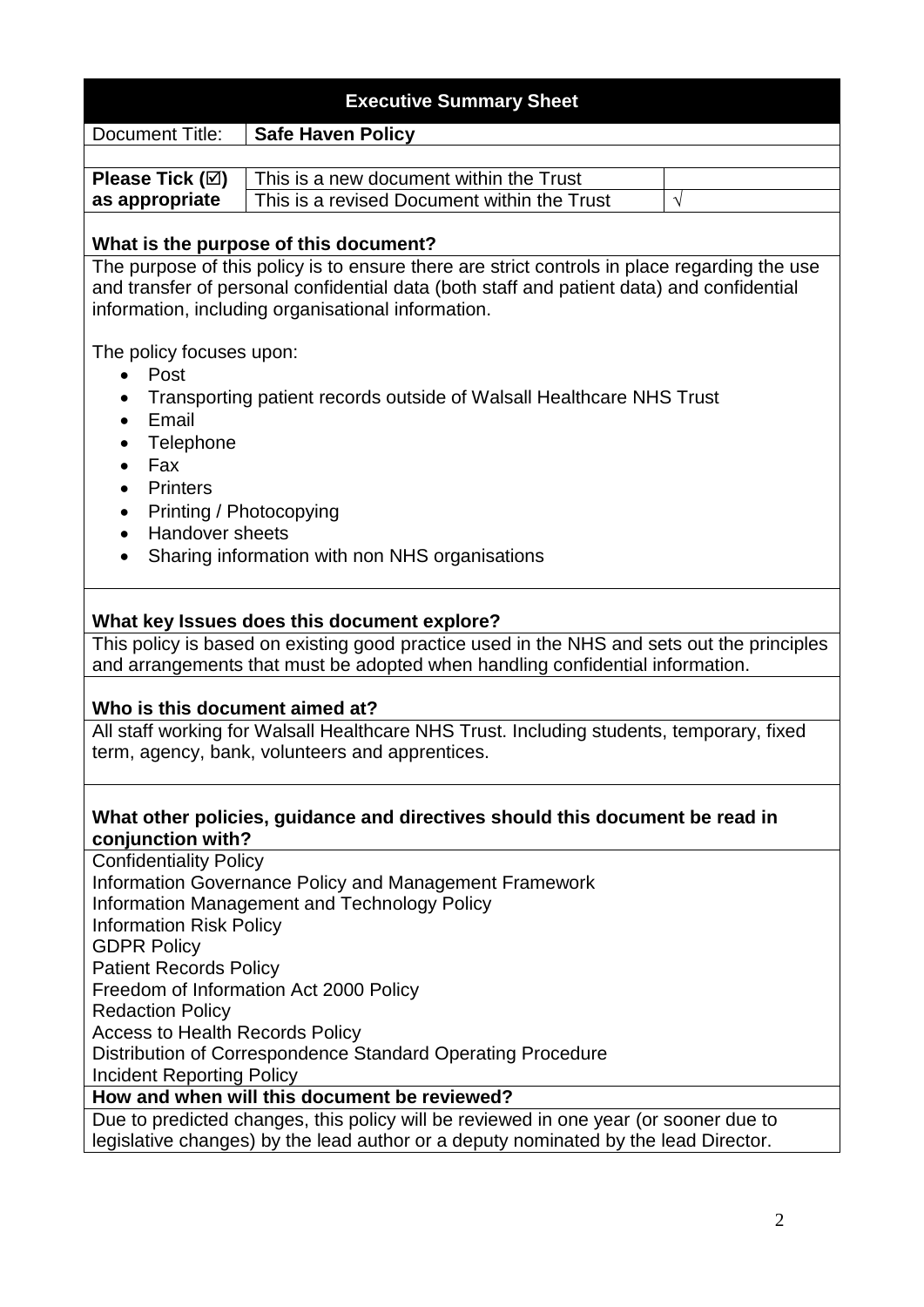#### **CONTRIBUTION LIST**

| <b>Revillational involved in developing the document</b> |                              |  |  |  |
|----------------------------------------------------------|------------------------------|--|--|--|
| <b>Name</b>                                              | <b>Designation</b>           |  |  |  |
|                                                          | Interim Trust Secretary      |  |  |  |
| Compliance and Risk Manager                              |                              |  |  |  |
|                                                          | Corporate Governance Manager |  |  |  |

# **Key individuals involved in developing the document**

#### **Circulated to the following for consultation**

| Name / Committee / Group              |
|---------------------------------------|
| Information Governance Steering Group |
| Intranet Forum                        |
| Policies and Procedures Members       |
| Divisional Quality Teams              |
|                                       |

#### **Version Control Summary Significant or Substantive Changes from Previous Version**

A new version number will be allocated for every review even if the review brought about no changes. This will ensure that the process of reviewing the document has been tracked. The comments on changes should summarise the main areas/reasons for change.

When a document is reviewed the changes should use the tracking tool in order to clearly show areas of change for the consultation process.

| <b>Versio</b> | <b>Date</b>      | <b>Comments on Changes</b>    | <b>Author</b>                 |
|---------------|------------------|-------------------------------|-------------------------------|
| n             |                  |                               |                               |
| 1.0           | <b>July 2011</b> | <b>New Policy</b>             | Head of Governance,           |
|               |                  |                               | <b>Compliance and Risk</b>    |
| 2.0           | February         | Review following consultation | Head of Governance,           |
|               | 2012             |                               | <b>Compliance and Risk</b>    |
| 3.0           | <b>July 2012</b> | Review following consultation | Head of Governance,           |
|               |                  |                               | <b>Compliance and Risk</b>    |
| 4.0           | November         | Major review                  | Compliance and Risk           |
|               | 2012             |                               | Manager (Corporate Services)  |
| 4.1           | February         | Minor review Inclusion of     | Compliance and Risk           |
|               | 2015             | <b>Skype</b>                  | Manager (Corporate            |
|               |                  |                               | Services)                     |
| 4.2           | <b>July 2015</b> | Minor review inclusion of     | Acting Head of Compliance and |
|               |                  | handover sheets               | <b>Risk</b>                   |
| 4.3           | October          | Minor review inclusion of     | Compliance and Risk           |
|               | 2015             | additional responsibility for | Manager (Corporate Services)  |
|               |                  | handover sheets               |                               |
| 5.0           | December         | Major review                  | Compliance and Risk           |
|               | 2015             |                               | Manager (Corporate Services)  |
| 6.0           | March            | Review to include references  | Compliance and Risk           |
|               | 2018             | to General Data Protection    | Manager (Corporate Services)  |
|               |                  | Regulation                    |                               |
| 6.1           | May 2018         | Minor amendments following    | Corporate Governance Manager  |
|               |                  | review                        |                               |
| 6.2           | March            | Minor review to remove        | Corporate Governance Manager  |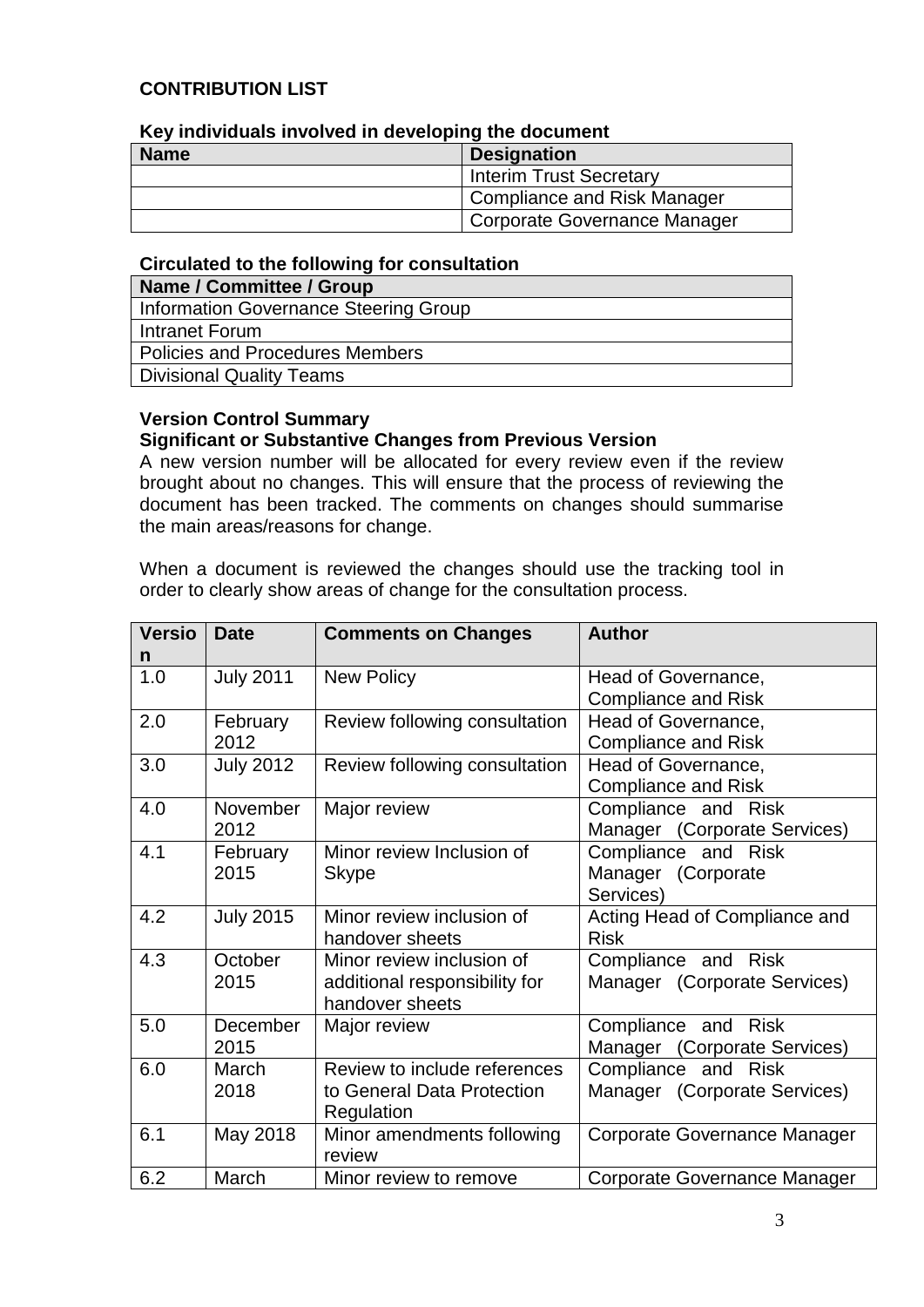| $\sim$ $\sim$<br>----------<br>__<br>. . UN<br>◡<br>w<br>$\overline{\phantom{a}}$<br>. . |  |
|------------------------------------------------------------------------------------------|--|
|------------------------------------------------------------------------------------------|--|

|      | <b>Document Index</b>                          | Pg No |
|------|------------------------------------------------|-------|
| 1.0  | Introduction                                   | 6     |
| 2.0  | Scope                                          | 6     |
| 3.0  | Statement of Intent                            | 6     |
| 4.0  | Safe Haven Procedures                          | 6     |
| 5.0  | Sharing Information with Non NHS Organisations | 11    |
| 6.0  | <b>Information Mapping</b>                     | 11    |
| 7.0  | <b>Information Sharing Protocols</b>           | 11    |
| 8.0  | <b>Incident Reporting</b>                      | 11    |
| 9.0  | <b>Roles and Responsibilities</b>              | 12    |
| 10.0 | <b>Auditing and Monitoring</b>                 | 15    |
| 11.0 | Training                                       | 15    |
| 12.0 | <b>Definitions</b>                             | 15    |
| 13.0 | <b>Legal and Professional Issues</b>           | 15    |
| 14.0 | References                                     | 16    |
| 15.0 | <b>Related Policies</b>                        | 16    |

|  | Pg No                                       |    |
|--|---------------------------------------------|----|
|  | <b>Information Governance Best Practice</b> |    |
|  | Guidelines                                  |    |
|  | Safe Haven Internal Fax List                | 23 |
|  | Safe Haven Internal Answerphone List        | 30 |
|  | <b>Checklist</b>                            | 35 |
|  | <b>Equality Analysis Form</b>               |    |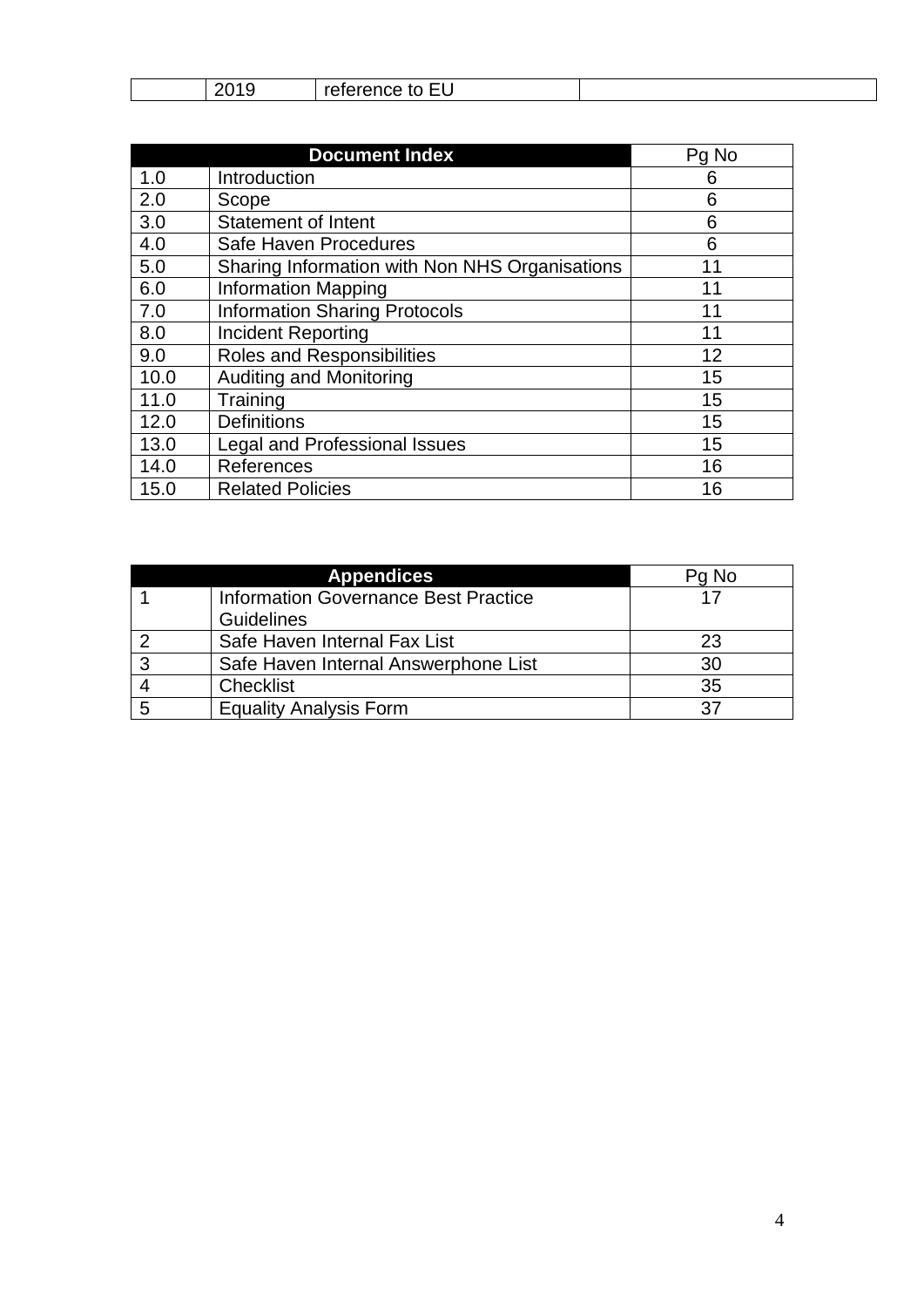#### **1.0 INTRODUCTION**

- 1.1 All NHS organisations need to have a Safe Haven policy to ensure the privacy and confidentiality of information, and to adhere to legal restrictions placed upon them, especially concerning the processing of sensitive or confidential information.
- 1.2 To ensure the effective processing of sensitive or confidential information it may be necessary to transfer information via telephone, email, post, fax, or in the form of handover sheets both to and from internal and external locations.

#### **2.0 Scope**

2.1 This policy is aimed at all Walsall Healthcare NHS Trust staff (including contractors, students, volunteers and temporary staff) who may need to send or receive confidential information regarding patients, staff or the organisation, by telephone, post, fax, or in the form of handover sheets both to and from internal and external locations. This policy also includes printing and photocopying confidential information regarding patients, staff or the organisation.

#### **3.0 Statement of Intent**

3.1 This policy is based on existing good practice used in the NHS and sets out the principles and arrangements that must be adopted when handling confidential information (appendix one)

#### **4.0 Safe Haven Procedures**

#### **4.1 Communicating Information by Fax**

Please note: The Trust is working to eradicate the use of faxes across the organisation in accordance with national and best practice guidance. It is essential that staff consider alternative ways of communicating in readiness for this position.

- The most basic of principles when using a fax machine to send or receive information is to anonymise the data as much as possible
- The Caldicott Report recommended the minimisation of the data down to NHS number only. However, this clearly will not work if either party does not have access to the NHS number. An appropriate alternative would be a combination of the following:

A code that is common to parties, i.e. NHS number, hospital number or equivalent Another correlating piece of information to positively identify the data subject, such as an element of the date of birth or the first three characters of the postcode

- Names should only be used in circumstances where there are no other common items between the parties. Address should not be transferred unless essential to the purpose of the transmission
- Consideration must always be given to the amount of information that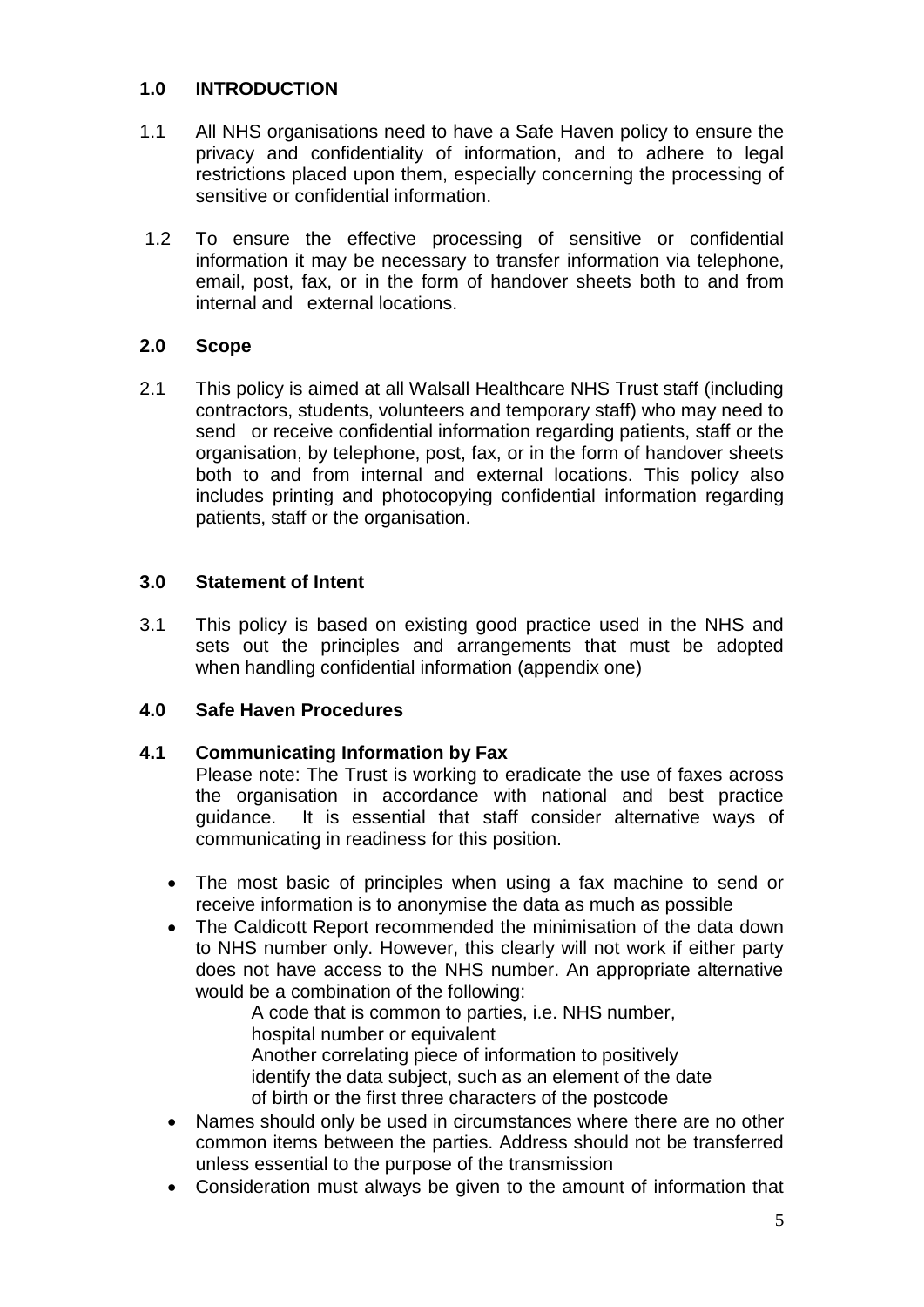is being transmitted. The only identifying details required are the minimum necessary for the recipient to identify the data subject

 When considering the use of a fax for transmitting information, the following questions must be asked:

Do I really need to use a fax?

- Is it really that urgent?
- Will normal mail be sufficient?
- Whatever reasons are used to justify the use of a fax, only items of data that are essential to the purpose of transferring the data should be included in the document; irrelevant items should be omitted or redacted (blocked out) before the transmission
- Fax machines should be placed in a secure location (where casual passers-by cannot see it), and the room housing the machine must be locked when unattended
- Sensitive information, such as HIV status, drug abuse, psychiatric history, incriminating evidence etc., should never be transmitted using a fax machine
- Appendix two is the internal safe haven fax list.

#### **4.1.1 Procedure for Sending Faxes (see statement under 4.1)**

- Prepare a fax cover sheet which must contain the following disclaimer: *This fax is confidential and is intended only for the person to whom it is addressed. If you have received this fax in error, please notify us immediately by telephone on the number shown on this header sheet, and return the message to us by post. If the reader of this fax is not the intended recipient, you are hereby notified that any distribution or copying of the message is strictly prohibited.*
- Check the recipient's fax number, memory alone should not be relied on when dialling
- It is acceptable to pre-programme commonly used fax numbers into the machine's memory. However, a list of speed dial numbers should be prominently displayed next to the machine
- Dial the number carefully
- Monitor the transmission
- Stop the transmission if there appear to be any anomalies with the transmission.
- If a published fax number turns out to be incorrect, inform all interested parties of the error and amend the list as necessary
- Obtain a printed record of the transmission where possible
- No printouts should be left unattended at the fax machine
- If sending information to an unsecured fax, telephone the intended recipient to advise them of an impending incoming fax, so they can collect it directly from the machine on arrival

#### **4.1.2 Procedure for Receiving a Fax (see statement under 4.1)**

• If the fax machine is shared with several users, and/or it is not within the user's office, the fax should be collected as soon as possible to prevent others reading the contents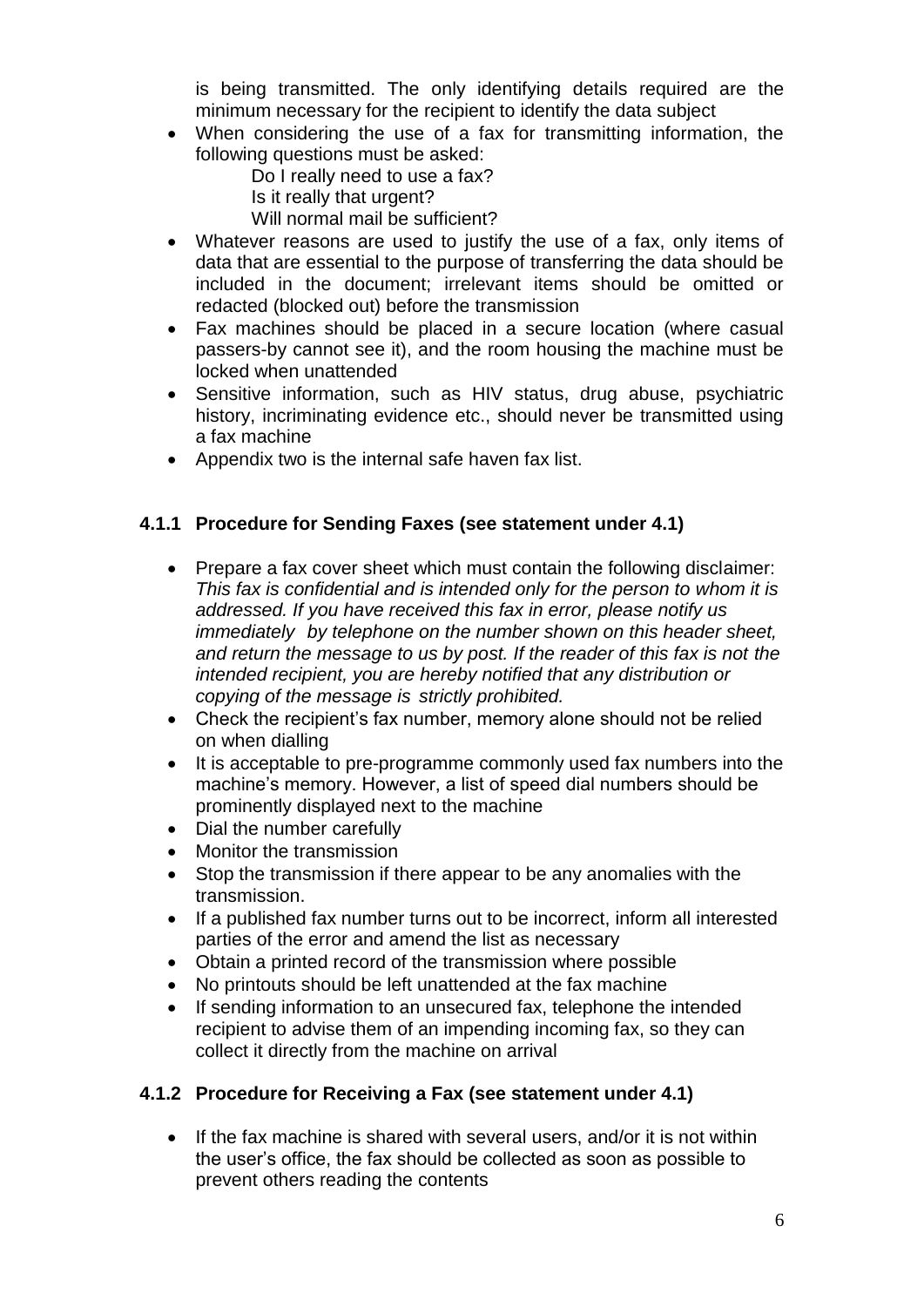- A call should be made to the sender to acknowledge receipt of the fax
- Faxes received that are not meant for the recipient should be returned immediately to the sender requesting that they check the fax number used
- An incident form should be completed if the information contained within the fax relates to a patient or a member of staff
- Do not leave faxes in the reception tray so that others may read them
- If a fax is received which contains personal information, store it in a secure environment

# **4.2 Communicating Personal or Confidential Information by Post (Internal and External)**

- Incoming mail must be opened away from public area
- Written communications, to both internal and external addresses, that contain personal information should be enclosed in a sealed, envelope and marked 'Private and Confidential –to be opened by addressee only', and care taken to give full address details
- Consider if the information should be sent via recorded delivery?
- Include a compliments slip if necessary
- Ask for acknowledgment of receipt of post if required
- Always check that the letters in envelopes are for the intended recipients only, and do not contain information meant for other parties.

#### **4.3 Transportation of Patient Records Outside of Walsall Healthcare NHS Trust**

- 4.3.1 Transportation of original patient healthcare records is not prohibited. Please refer to the Patient Record's Policy for guidance via exception.
- 4.3.2 If you are visiting a patient in the community and need to take the patient's record you must ensure that the records are not left unattended. The records must not be left in unlocked vehicles and should be locked in the boot. Records must not be left in vehicles overnight. Every effort must be made to return the patient records to base at the end of the day. If this cannot be done it is your responsibility to secure the records (they must not be left in unlocked vehicles or in vehicles overnight), ensuring the confidentiality of patients and colleagues at all times.

# **4.4 Communicating Personal or Confidential Information by Email**

- Do not email any personal information outside of the local Walsall health economy unless it has been encrypted and it is to an NHS.NET account (please refer to the Information Management and Technology Policy for any variances to this)
- If sending an email which does contain personal information always adhere to the following:

Check the email address is correct Check if need to encrypt information Attach document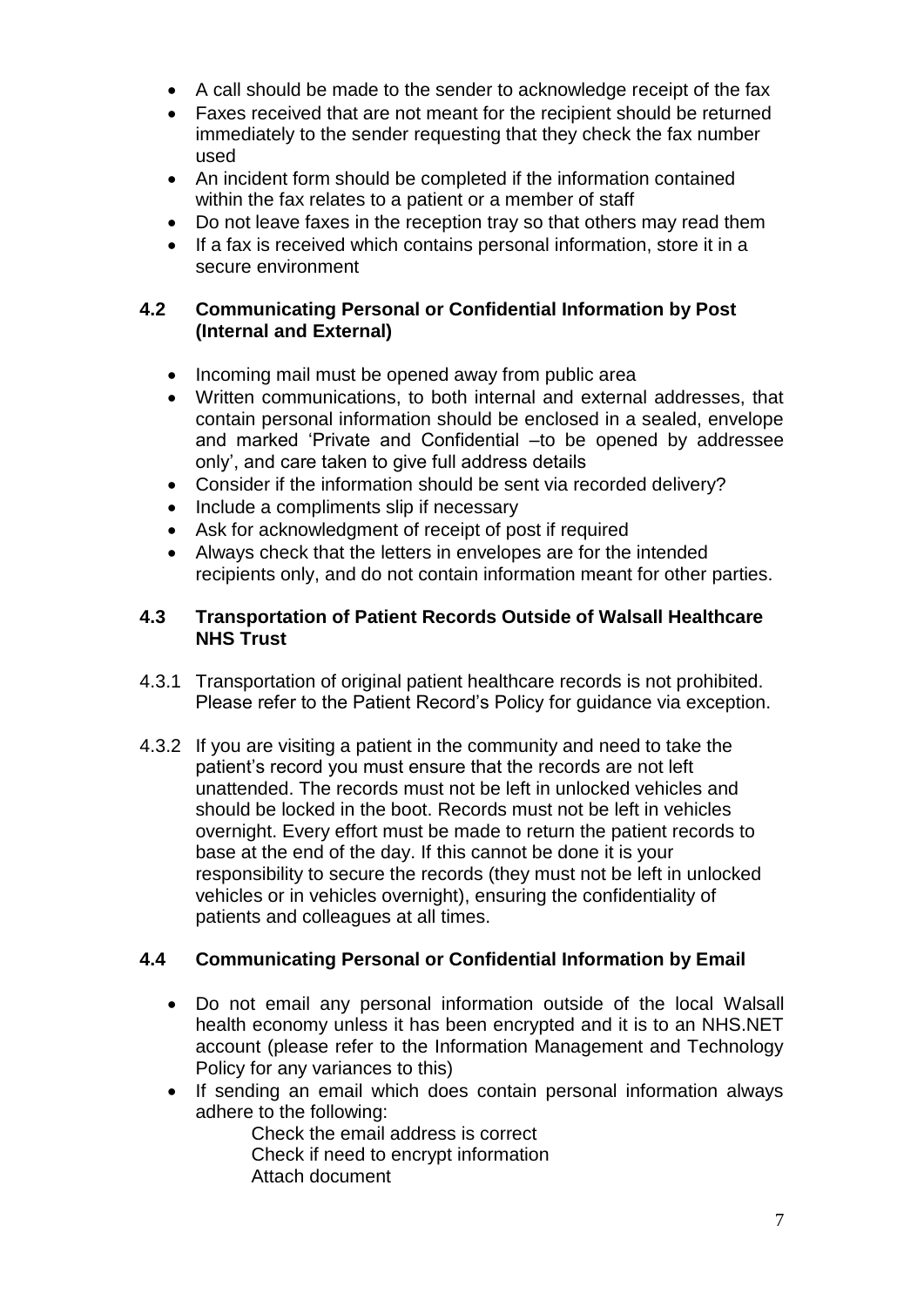- Do not put personal information in the subject box
- Check email has been received
- In your email please always include your name, job title and contact details
- Should there be a need to send information via email within the Trust, for example from Clinician to Clinician, personal information should never be included in the main body of the email, but should be contained in a file attachment.
- The file attachment (if sending outside of the local health economy), in whatever format, should always be password protected.
- The file password must not be included in the email. The sender should telephone the recipient to agree a password that will open the file attachment, or send a separate email containing the password

#### **4.5 Communicating Personal or Confidential Information by Telephone**

- A large amount of information sharing takes place verbally, and more frequently over the telephone. If information is to be communicated by telephone then procedures need to be followed to ensure confidentiality
- The identity of the caller should always be verified by checking the phone number, and any other relevant details, for example if a patient is calling check date of birth etc., and call back so that their identity can be fully verified.
- In the case of an organisation, the switchboard number should be used to call back, not a direct dial number
- The use of text reminders about appointments may be allowed provided that adequate safeguards and patient consent are in place
- If answering machines are used by departments they should be setup so that messages left are recorded silently. This will ensure that no unauthorised personnel overhear confidential messages whilst they are being recorded (appendix three safe haven internal answerphone list)
- Staff should take care when playing back answerphone or voicemail messages, again so that they are not overheard by unauthorised personnel
- Try not to discuss personal information on the telephone in busy environments

#### **4.6 Printing and Photocopying**

- Confidential and personal information should be printed on secure printers and not central printers
- Trust sites / departments with printers that have a 'secure print' function should use this to print confidential documents
- Check printers have paper and do not need replacement ink cartridges
- Only copy confidential and personal information if absolutely necessary and do not keep longer than required (refer to the Department of Health's Records Management Code of Practice Retention Schedule)
- Ensure you collect your printing in a timely manner (no later than 10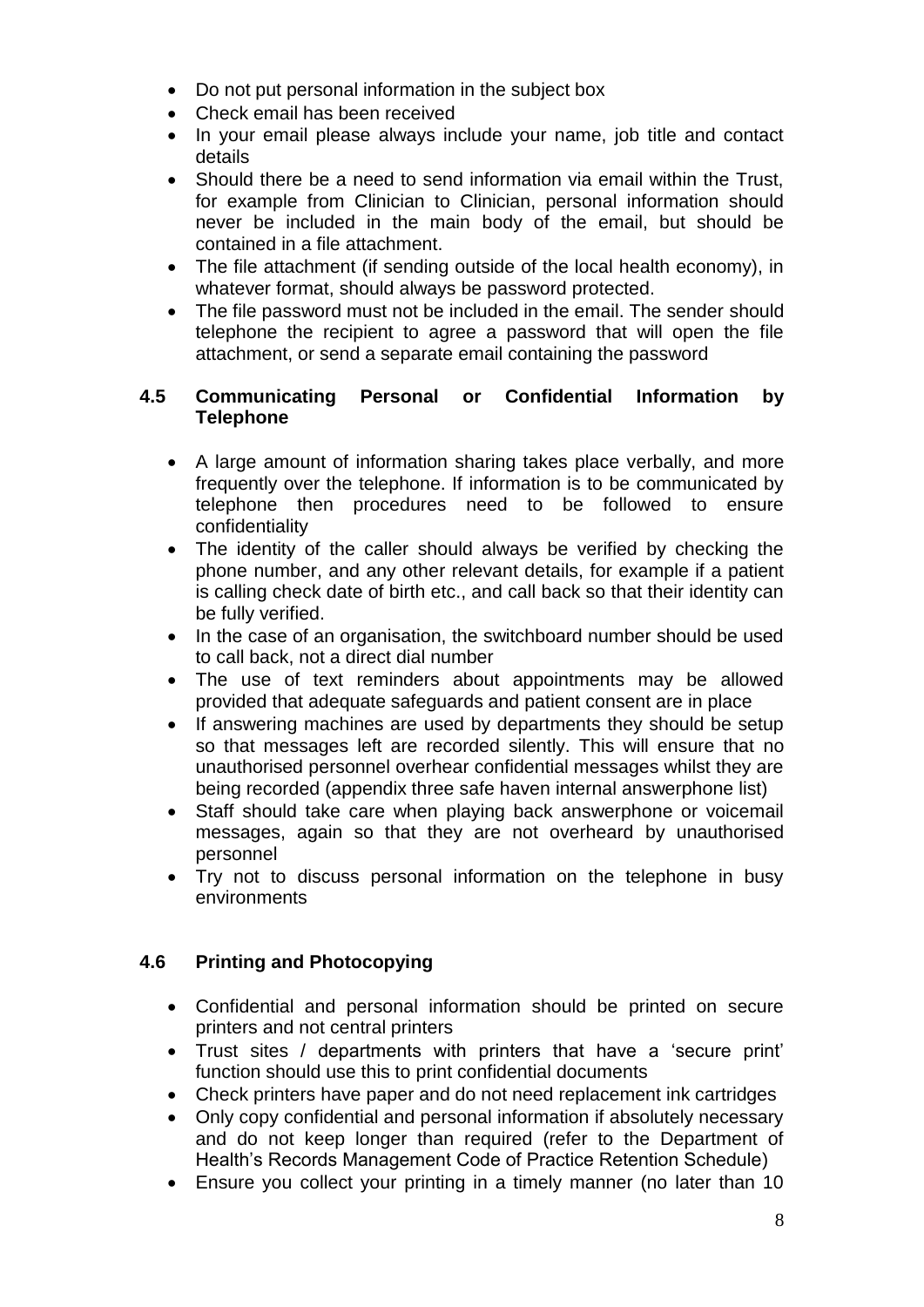minutes from when you sent the information to be printed)

 When photocopying ensure you remove all paperwork (including the original)

#### **4.7Dictation Machines**

- 4.7.1 To prevent accidental disclosure of sensitive information the following should be adhered to:
	- Tapes should always be removed from machines in public areas when those machines are unattended
	- The tapes should be securely transported
	- The tapes once transcribed should be immediately wiped of all contents
	- Only Trust issued devices should be used for dictation concerning patients, staff or the organisation

#### **4.8Use of Skype**

- 4.8.1 The use of Skype for work purposes is permitted as long as the following are adhered to:
	- There should not be any patient or confidential information in view of the camera
	- If the Skype contact is taking place in a public or busy area every effort must be made to protect the confidentiality of patients and colleagues
	- Consultations are not permitted to be held over Skype

#### **4.9Clinical Handover sheets**

- 4.9.1 To prevent accidental disclosure the following must be adhered to:
	- You must transport handover sheets in a secure manner when moving within the hospital or in community bases
	- You should not take handover sheets off site unless absolutely necessary
	- You should check your pockets etc.. before leaving work to avoid taking handover sheets off site
	- You should appropriately limit the amount of patient identifiable information is included
	- When the handover sheet is no longer required you must dispose of it in the confidential waste bin
	- You must not leave handover sheets in public areas
	- You must initial your handover sheet

#### **4.10 Use of Computers**

- Access to any computer must be password protected in line with current IT access rules. Passwords and Smartcards must not be shared
- Computer screens must not be left on view so members of the general public or staff who do not have a justified need to view the information can see personal confidential data. Press control alt, delete to secure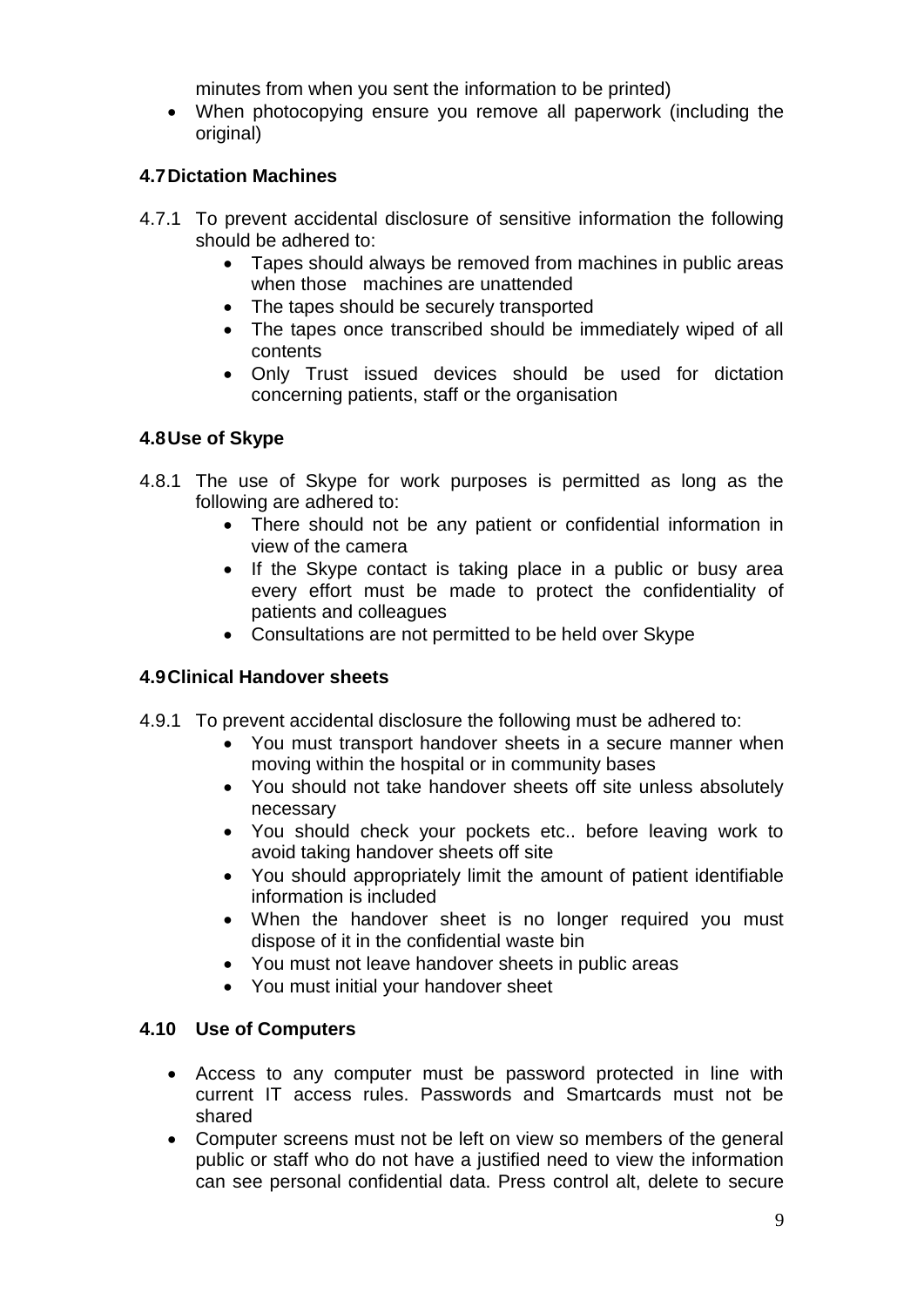your computer when away from your desk. Computers, laptops and tablets not in use should be switched off or have a secure screen saver device in use

• Information should be held on the organisations network servers, and not stored on local drives.

# **4.11 Clear Desk**

- Lock drawers/cupboards/filing cabinets before you leave, taking the key out of the lock
- Wear your identity badge, and ask to see other people's identity badges if asking for personal information
- Never leave personal information or confidential information on desks
- Always lock away personal information and confidential information

# **5.0 Sharing Information with Non NHS Organisations**

- 5.1 Staff authorised to disclose information to other organisations outside of the NHS (i.e. Police, Local Authority) must seek assurance that these organisations have a designated safe haven point for receiving personal confidential data or other confidential information.
- 5.2 The Trust must be assured that these organisations are able to comply with the safe haven ethos and meet certain legislative and related guidance requirements (General Data Protection Regulation, Common Law Duty of Confidentiality and NHS Code of Practice: Confidentiality).
- 5.3 Staff sharing personal confidential data or other confidential information with other organisations should do so in accordance with the policies and standard operating procedure listed on page 17 of this policy.

#### **6.0 Information Mapping**

6.1 This policy will be supported by an information mapping exercise to identify all routine flows of personal confidential data across and in / out of the Trust.

#### **7.0 Information Sharing Protocols**

7.1 Staff sharing personal confidential data with other agencies should be aware of Walsall Healthcare NHS Trust's information sharing protocols.

# **8.0 Incident Reporting**

8.1 Any breaches of this policy must be reported immediately via Safeguard in line with the requirements of the Incident Reporting Policy.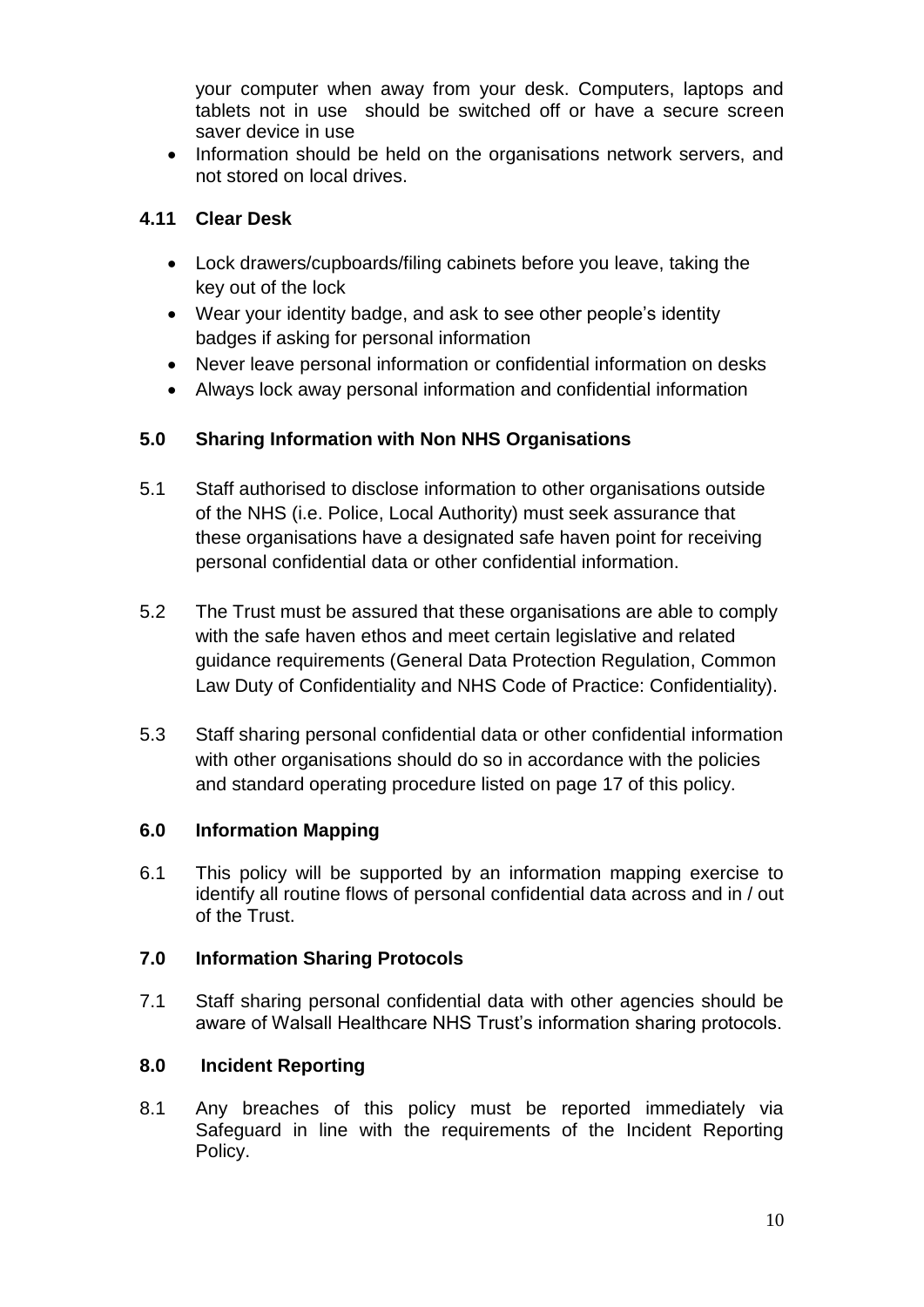# **9.0 Roles and Responsibilities**

# **9.1 Chief Executive**

Ultimate responsibility for data protection rests with the Chief Executive.

# **9.2 Medical Director (Caldicott Guardian)**

Responsibility for ensuring that all patient related personal data is processed and managed in accordance with the Caldicott Principles. The Medical Director acts as the Trust's Caldicott Guardian with responsibility for patient confidentiality.

#### **9.3 Director of Strategy & Improvement (Senior Information Risk Owner)**

Responsibility for ensuring that all risks to information are identified and managed effectively in line with relevant legislation. The Director of Strategy and Improvement acts as the Trust's Senior Information Risk Owner (SIRO).

The Director of Strategy and Improvement has overall responsibility for the implementation, monitoring and compliance with the policy. This includes reporting to Trust executive groups or the Board as necessary. In addition, the Director of Strategy and Improvement has overall responsibility for:

- Information security
- Information governance
- Data quality related to patient information

## **9.5 Director of Organisational Development and Human Resources**

Overall responsibility for ensuring data quality related to staff information and ensuring that the Trust standard contract includes clauses relating to staff responsibilities around information governance.

#### **9.6 Corporate Governance Manager**

Responsibility for ensuring there are information governance arrangements in place to allow for the processes laid out within this policy and procedure.

# **9.7 Data Protection Officer**

Walsall Healthcare NHS Trust have appointed a Data Protection Officer (DPO) whose role it is to identify and mitigate any risks to the protection of personal data, to act in an advisory capacity to the business, its employees and upper management and to actively stay informed and up-to-date with all legislation and changes relating to data protection.

The DPO will work in conjunction with others to ensure that all processes, systems and staff are operating compliantly and within the requirements of the GDPR and its principles.

The DPO has overall responsibility for due diligence, privacy impact assessments, risk analysis and data transfers where personal data is involved and will also maintain adequate and effective records and management reports in accordance with the GDPR and our own internal objectives and obligations.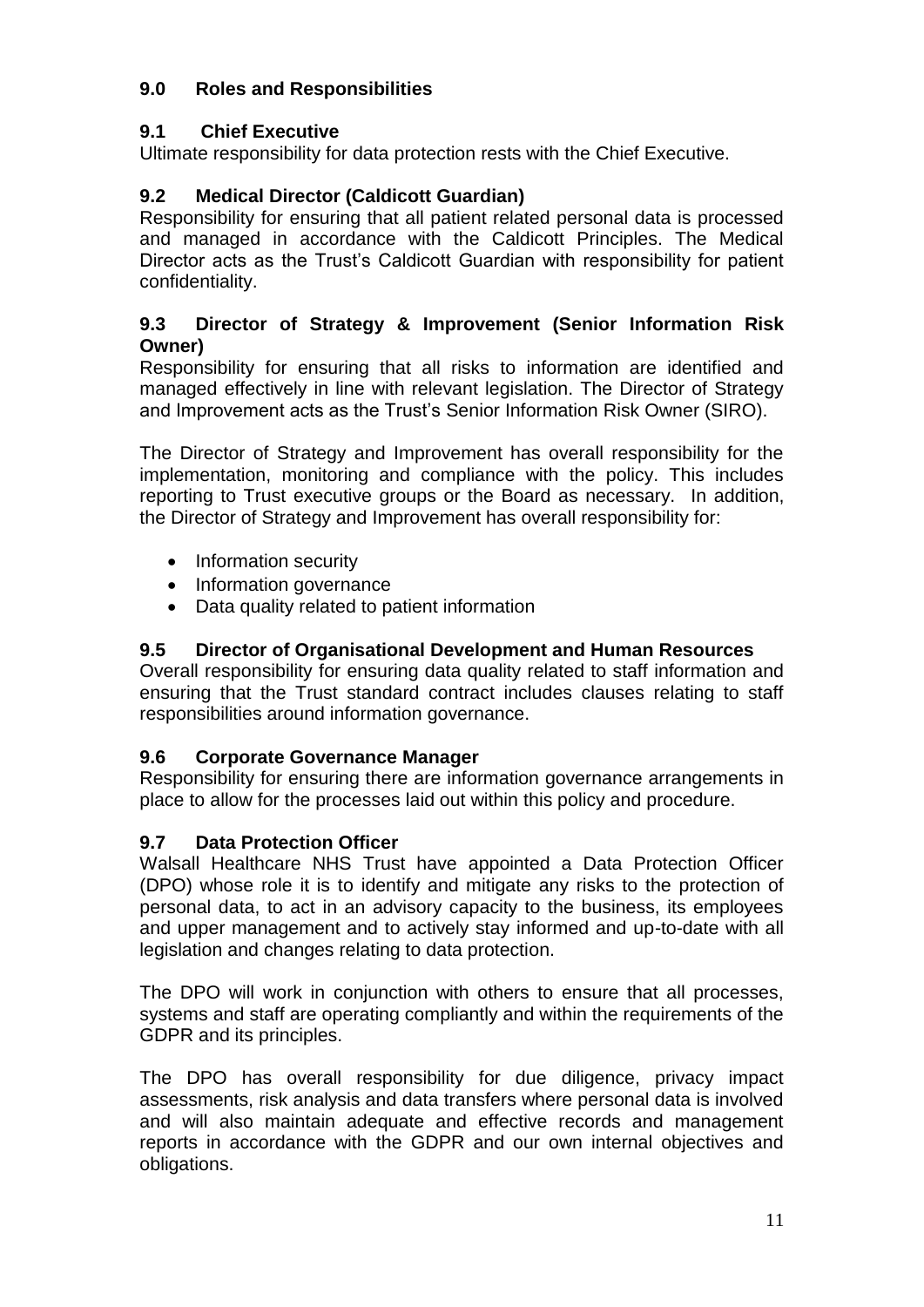Staff who manage and process personal or special category information will be provided with extensive data protection training and will be subject to continuous development support and mentoring to ensure that they are competent and knowledge for the role they undertake.

The Data Protection Officer has assumed the below duties in compliance with GDPR Article 39: -

- To inform and advise Walsall Healthcare NHS Trust and any employees carrying out processing, of their obligations pursuant to the GDPR, the Supervisory Authorities guidelines and any associated data protection provisions
- To monitor compliance with the GDPR, associated data protection provisions and Walsall Healthcare NHS Trusts own data protection policies, procedures and objectives
- To oversee the assignment of responsibilities, awareness-raising and training of staff involved in processing operations
- To carry out and review audits of the above-mentioned policies, procedures, employee duties and training programs
- To cooperate with the Supervisory Authority where required
- To act as the point of contact for the Supervisory Authority on issues relating to processing, including the prior consultation referred to in Article 36, and to consult, where appropriate, with regard to any other matter
- In accordance with Article 35 (type of processing is likely to result in a high risk to the rights and freedoms of natural persons), the DPO will provide advice where requested with regards to any data protection impact assessment and monitor its performance pursuant
- Have due regard to, and be aware of, the risk associated with processing operations, considering the nature, scope, context and purposes of processing

#### **Designated Data Protection Officer**

**NAME**: Sharon Thomas **POSITION:** Corporate Governance Manager **ADDRESS:** Walsall Healthcare NHS Trust, Town Wharf, Block 3, Cavell Close, Walsall **EMAIL:**[sharon.thomas@walsallhealthcare.nhs.uk](mailto:sharon.thomas@walsallhealthcare.nhs.uk) or [data.protection@walsallhealthcare.nhs.uk](mailto:data.protection@walsallhealthcare.nhs.uk) **TEL:** 01922 721172 ext 5806

#### **9.8 Health Records Manager**

Overall responsibility for ensuring the appropriate records retention and destruction standards are adhered to.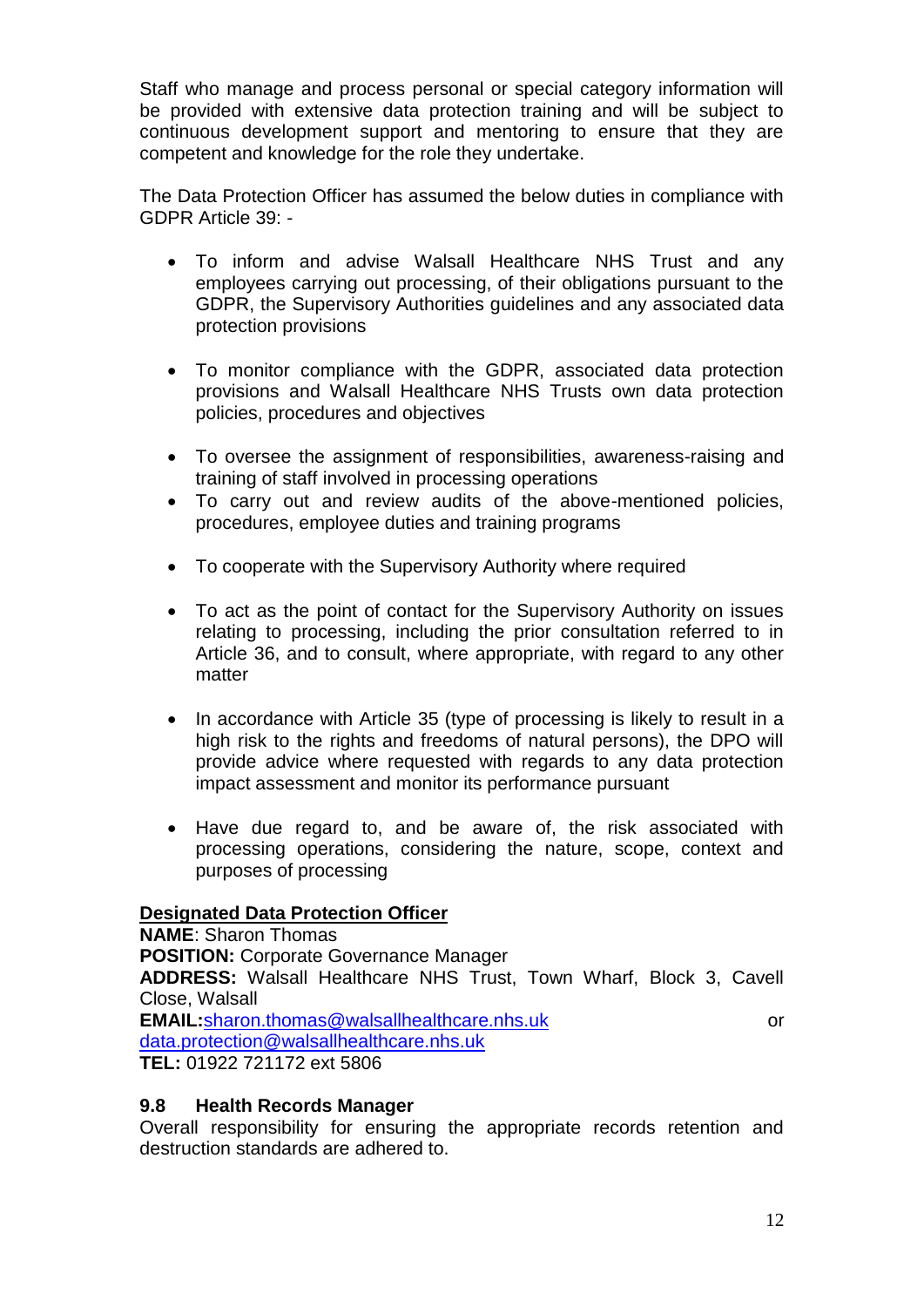## **9.9 Information Asset Owners**

Any member of staff who has assigned responsibility for an information asset within the Trust (i.e. any system (electronic or paper based) that holds Trust information) is designated an Information Asset Owner for the purposes of information governance.

## **9.10 Privacy Officers**

It is the responsibility of the Trust's Privacy Officer's to investigate any breaches of confidentiality regarding information accessed via the Spine.

## **9.11 Information Governance Steering Group**

The Information Governance Steering Group (IGSG) will have overall responsibility for:

The updating and amending of this, and all over information governance policies

Monitoring the action plans for the Information Governance Toolkit (IGT) and the information governance work plan

Ensuring the statutory regulations around information governance are adhered to

# **9.12 Data Quality Team**

The Data Quality Team are notified of the data subjects request to update personal data and are responsible for validating the information and rectifying errors where they have been notified.

# **9.13 Divisional Directors (DD; or equivalent)**

Managers are considered to be equivalent to DD's for the purpose of responsibilities under policies if they are responsible for management of a significant service and report directly to an Executive or Associate Director.

Responsibilities include implementation, monitoring and compliance within the Division and ensuring staff within the division adhere to the requirements of the policy.

#### **9.14 Matrons, Senior Sisters (with day to day responsibility for ward management), Departmental Managers or equivalent**

This group will be responsible for day to day implementation of the policy.

Also included will be responsibility for ensuring:

- All staff are aware of their role under the policy
- Staff complete their mandatory annual information governance training
- Records are kept as specified
- Incidents / issues are reported

#### **9.15 All Staff**

All staff must ensure they understand and adhere to the requirements of this policy.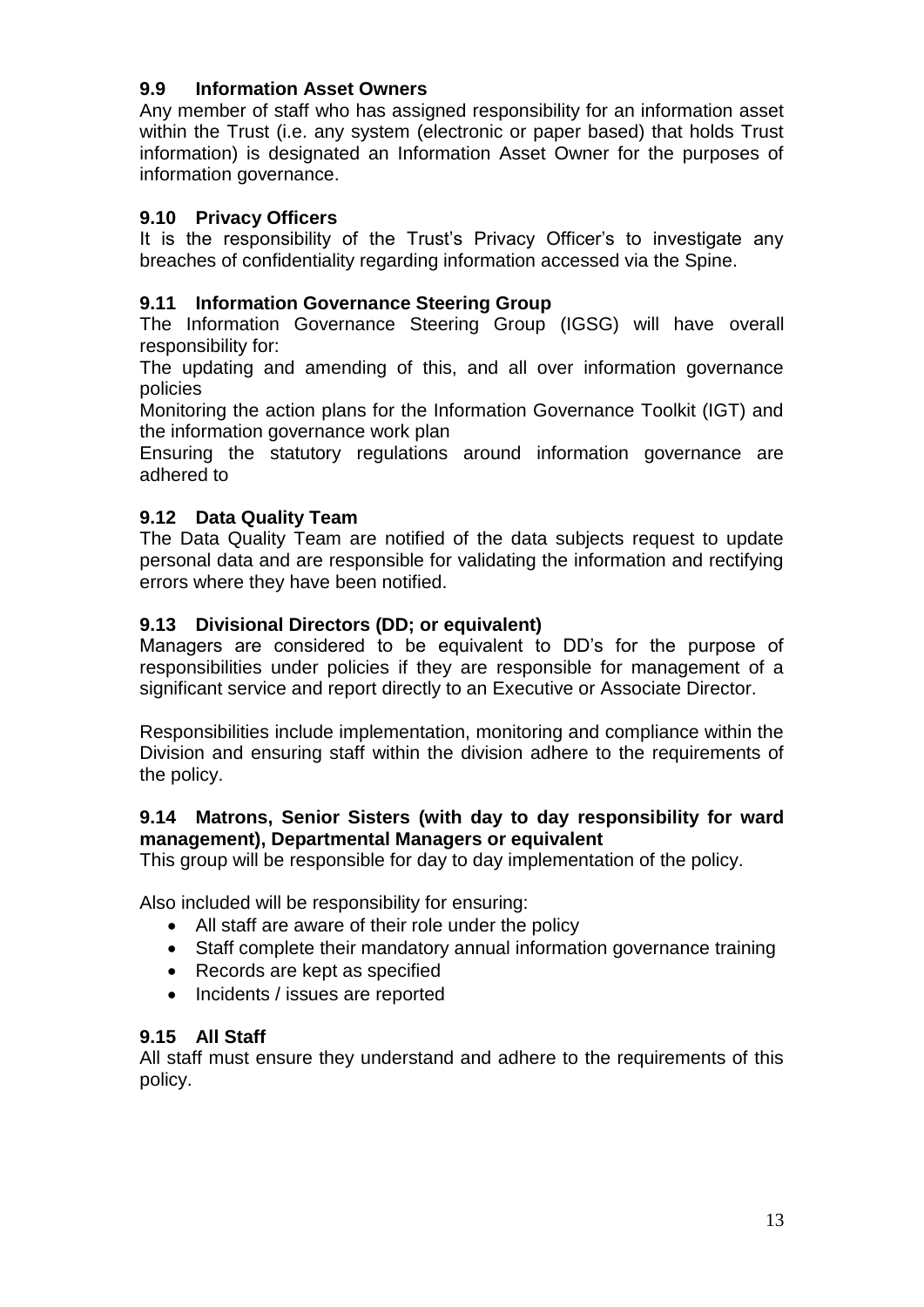## **10.0 Auditing and Monitoring**

| <b>Monitoring Process</b> | <b>Requirements</b>                          |
|---------------------------|----------------------------------------------|
| Who                       | Compliance and Risk Team                     |
| Standards Monitored       | All safe haven procedures                    |
| When                      | Quarterly                                    |
|                           | Monthly Information Governance Audits        |
| How                       | Incident reporting                           |
| Presented to              | <b>Information Governance Steering Group</b> |
| Monitored by              | Information Governance Steering Group        |
| Completion/Exception      | Quality and Safety Committee                 |

#### **11.0 Training**

All staff must be trained in accordance with the training needs analysis.

#### **12.0 Definitions**

12.1 The definition of personally identifiable information includes the following:

- Surname, forename, initials
- Address, postcode
- Telephone number
- Date of birth
- Occupation
- Sex
- National insurance number
- 12.2 Sensitive personal information is data that contains details of a persons:
	- Sexuality
	- Health or physical condition
	- Ethnic origin
	- Religious beliefs
	- Criminal convictions or incriminating evidence
- 12.3 Safe haven is the term used to explain an agreed set of arrangements that are in place within an organisation to ensure that confidential personal identifiable information can be communicated safely and securely.

#### **13.0 Legal and Professional Duties**

- **General Data Protection Regulations**
- Caldicott Principles
- CQC Fundamentals of Care
- NHS Code of Practice: Confidentiality
- Common Law Duty of Confidentiality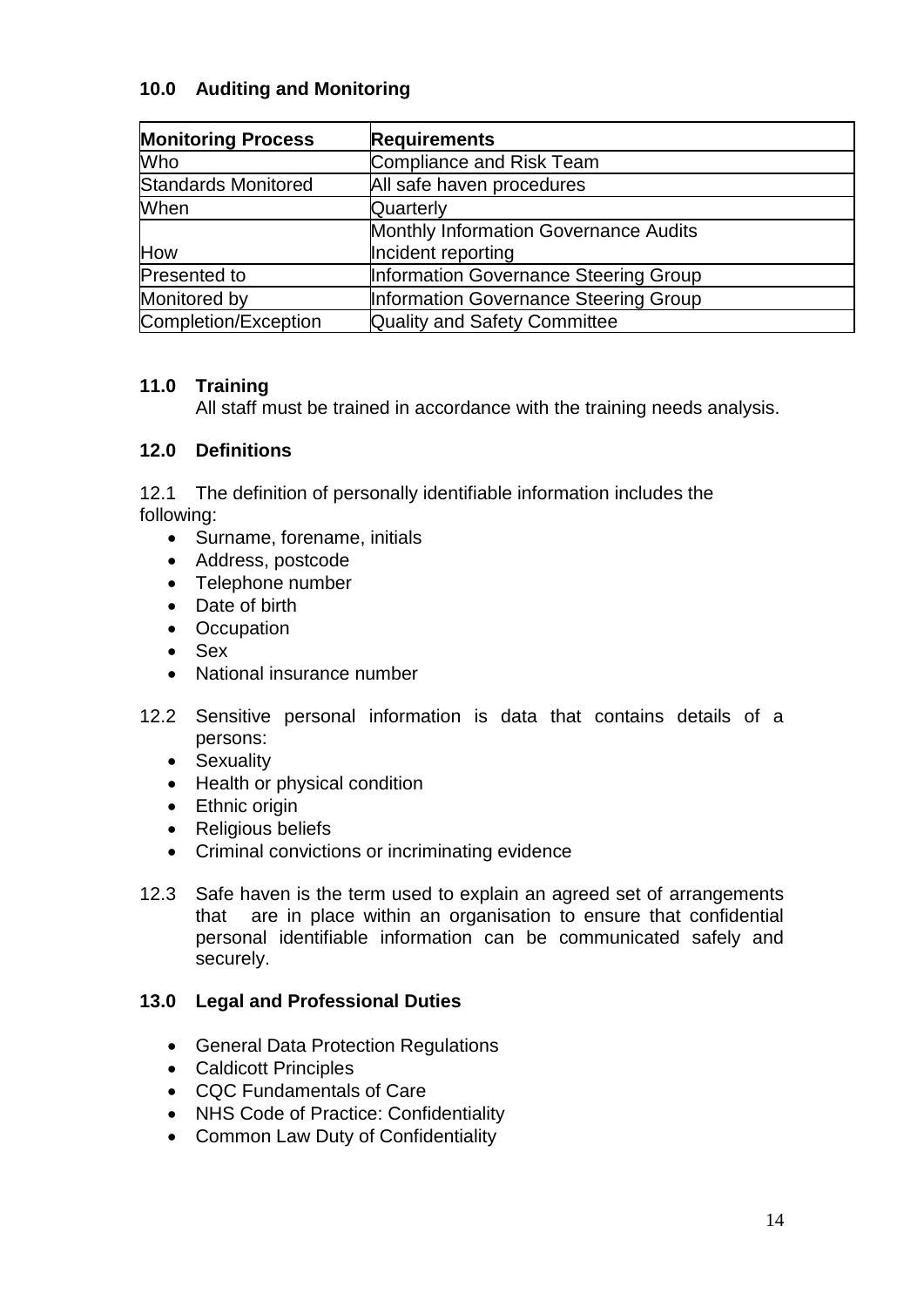2011, Tameside Hospital NHS Foundation Trust; Safe Haven Policy

2012, NHS Leeds; Safe Haven Policy

2013, London Ambulance Service NHS Trust; Safe Haven Policy and Procedure

2015, Cambridgeshire and Peterborough Clinical Commissioning Group; Safe Haven Policy

2015, Northamptonshire Healthcare NHS Trust; Safe Haven Policy for the Secure Transmission of Personal Confidential Data

# **15.0 Related Policies**

- Confidentiality Policy
- Information Governance Policy and Management Framework
- Information Management and Technology Policy
- Information Risk Policy
- Policy for the Administration of the Data Protection Act
- Patient Records Policy
- Freedom of Information Act 2000 Policy
- Redaction Policy
- Access to Health Records Policy
- Distribution of Correspondence Standard Operating Procedure
- Incident Reporting Policy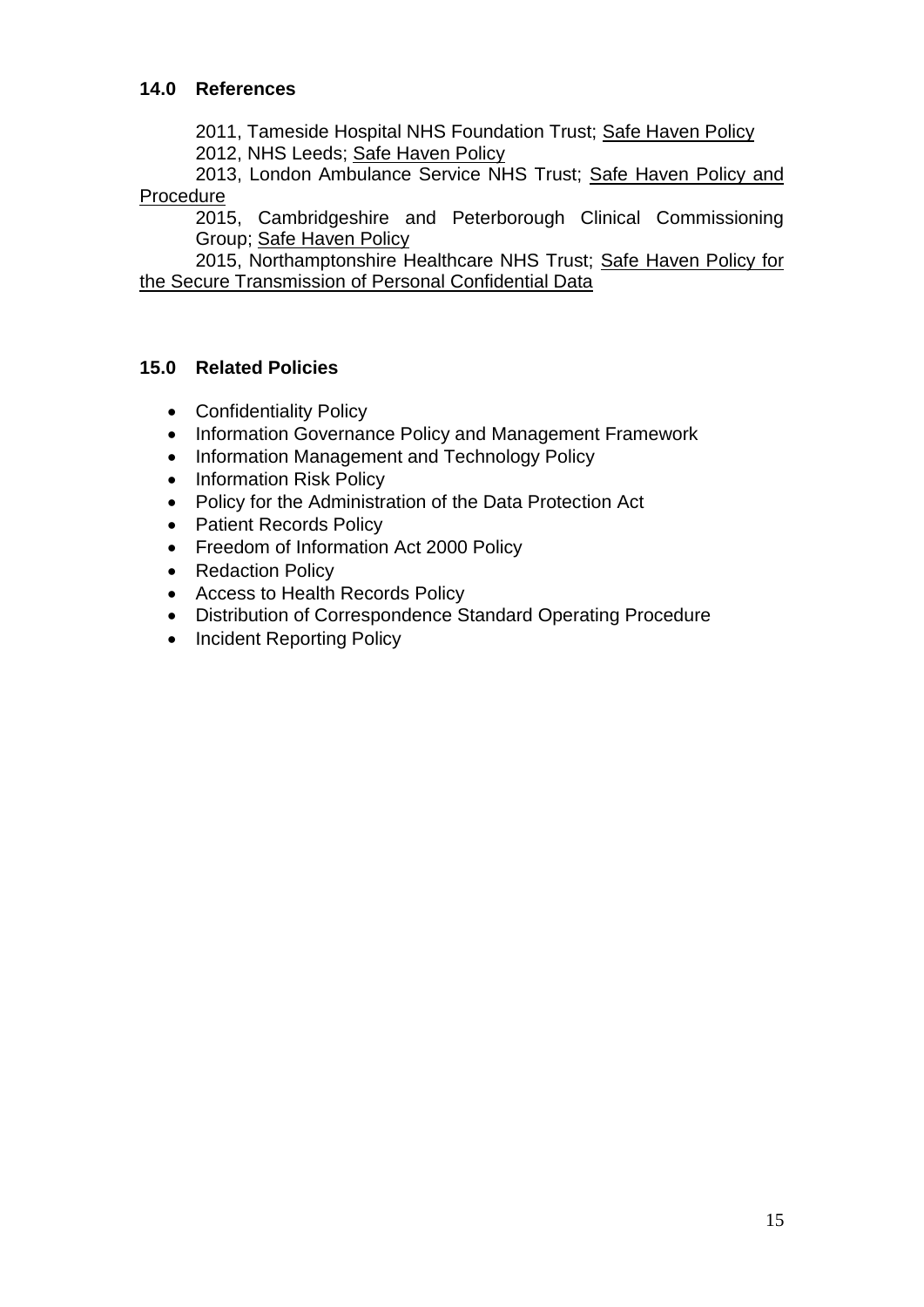

# **Appendix 1**

# **Information Governance Best Practice guidelines**

#### **Computers**

- Try not to let other people see what's on your screen especially if you work in busy areas where numbers of the public/patients have access.
- Always keep your password confidential and you should never share it with anybody.
- Always use a strong password which includes both uppercase and lowercase letters, numbers and symbols i.e. P@5\$w\*0Rd
- Log off or lock the screen (by pressing ctrl, alt, delete at the same time



orwindows key and L) when you're away from your desk.

- Only use NHS approved pre-encrypted portable media
- Never save documents to the C drive

#### **Records Management**

- Information should be destroved in accordance with the Department of Health's Records Management Code of Practice Retention Schedule [http://www.dh.gov.uk/prod\\_consum\\_dh/groups/dh\\_digitalassets/docum](http://www.dh.gov.uk/prod_consum_dh/groups/dh_digitalassets/documents/digitalasset/dh_093024.pdf) [ents/digitalasset/dh\\_093024.pdf](http://www.dh.gov.uk/prod_consum_dh/groups/dh_digitalassets/documents/digitalasset/dh_093024.pdf)
- Clinical Records must be completed in accordance to Professional Codes of Practice and the Patient Record Keeping Policy
- Corporate Records must be completed, maintained and filed in accordance with the Non Clinical Records Strategy
- Remember if something is not recorded in the notes then it has not happened (important for patient records)
- Never leave personal information lying on desktops
- Under no circumstances should you access records of patients that you are not providing care for – including records of relatives, friends etc.

If someone wants to access their health records or the records of a relative please direct them to the Healthcare Records Manager (contact details are below)

#### **Sending Faxes (see statement under 4.1)**

- You must only fax personal information to a safe haven fax, following the safe haven procedure of:
	- $\triangleright$  checking if the information really needs to be faxed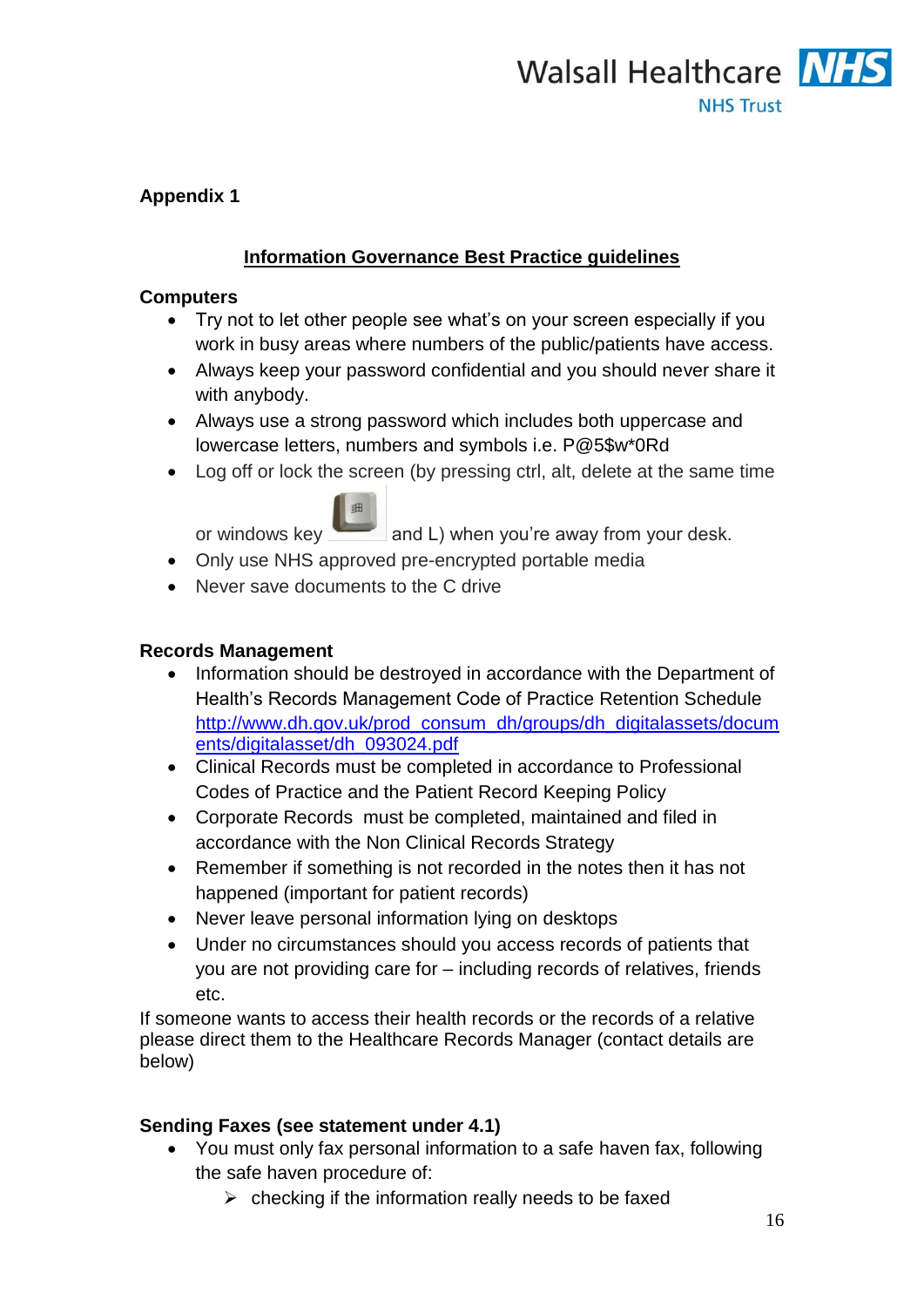- $\triangleright$  check the fax number of the person receiving the fax
- $\triangleright$  check recipient fax is a safe have fax
- $\triangleright$  telephone the recipient before you send the fax
- $\triangleright$  ask for confirmation that the fax has been received
- $\triangleright$  use safe haven fax front cover sheet

# **Your Work Station**

- Lock drawers/cupboards/filing cabinets before you leave, taking the key out of the lock
- Wear your identify badge, and ask to see other people's identity badges if asking for personal information
- Never leave personal information or confidential information on desks
- Always lock away personal information and confidential information

#### **Personal Data Flows**

Consider the following:

- Am I authorised to collect this information?
- Is it creating a new data flow and should it be registered with the organisation?
- Is this data flow captured on Data Controller registration? (if in doubt contact the Governance Department via the details at the end of this guidance)
- Never talk about patients or members of staff personal information in places you can be overheard when there is no justified purpose i.e. busy corridors or on the bus as this can lead to potential breaches of confidentiality

# **Telephones**

- Try not to discuss personal information on the telephone in busy environments
- Always adhere to the following procedures if someone telephones asking for personal information:
	- $\triangleright$  Take their details and ring the person back, preferably via their switchboard
	- $\triangleright$  Ask for information requests to be sent in writing
	- $\triangleright$  Always try to check that the person you are speaking to is who they say there are. This is very important when dealing with patient's and patient enquires

#### **Emails**

• Don't email any personal information outside of the local health economy unless it has been encrypted and it is to an NHS.NET account (please refer to the Information Management and Technology Policy for any variances to this)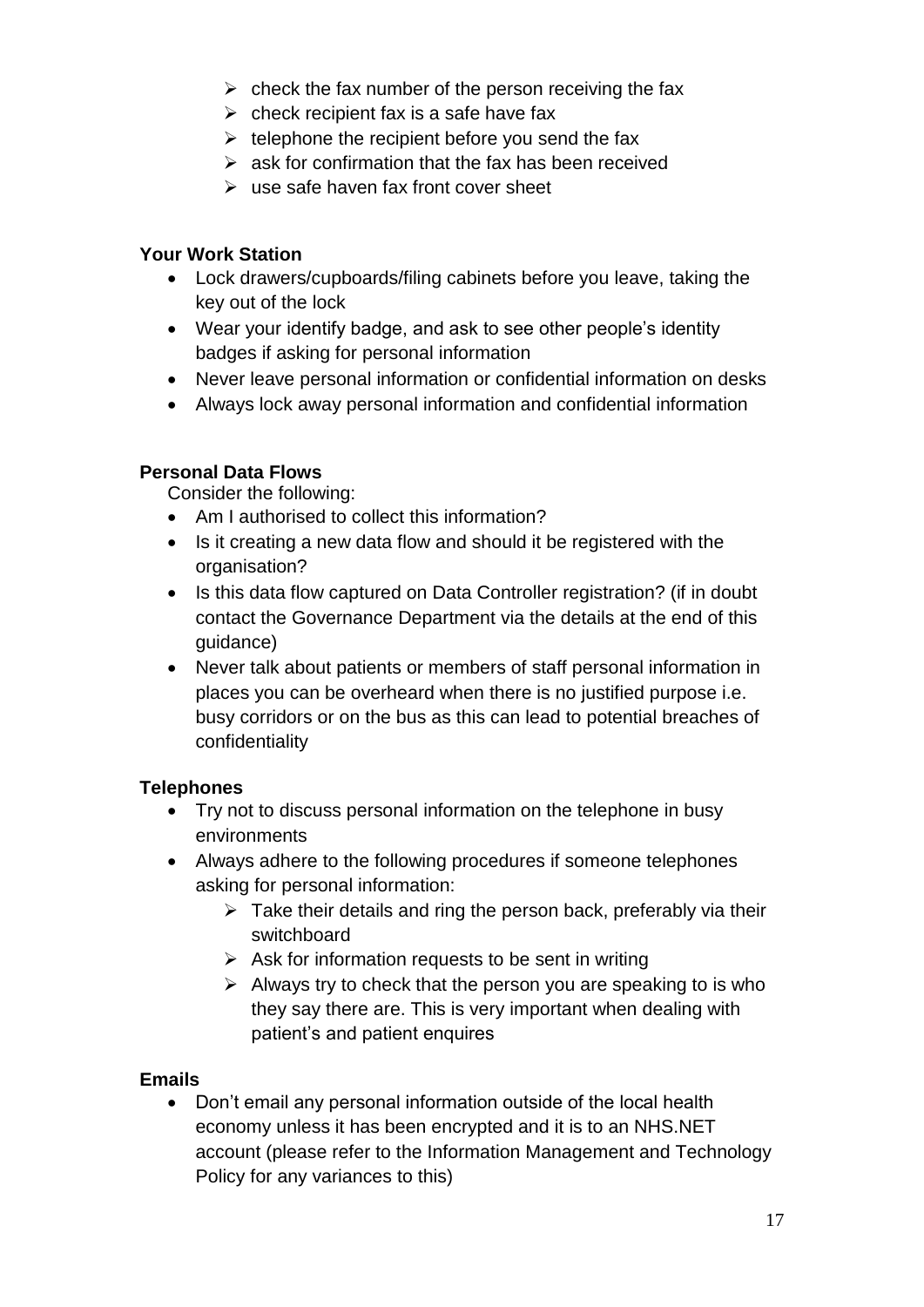- If sending an email which does contain personal information always adhere to the following:
	- $\triangleright$  Check the email address is correct
	- $\triangleright$  Check if need to encrypt information
	- $\triangleright$  Attach document
	- $\triangleright$  Do not put personal information in the subject box
	- $\triangleright$  Check email has been received
	- $\triangleright$  In your email please always include your name, job title and contact details

#### **Printing and Photocopying**

- Confidential and personal information should be printed on secure printers and not central printers
- Check printers have paper and do not need replacement ink cartridges
- Only copy confidential and personal information if absolutely necessary and do not keep longer than required (refer to the Department of Health's Records Management Code of Practice Retention Schedule [http://www.dh.gov.uk/prod\\_consum\\_dh/groups/dh\\_digitalassets/docum](http://www.dh.gov.uk/prod_consum_dh/groups/dh_digitalassets/documents/digitalasset/dh_093024.pdf) [ents/digitalasset/dh\\_093024.pdf](http://www.dh.gov.uk/prod_consum_dh/groups/dh_digitalassets/documents/digitalasset/dh_093024.pdf)

# **Disposal of Personal Information**

- Do not use un-shredded personal information as scrap paper
- Personal and confidential information should be put in confidential waste bins to be shredded by preferably a cross-cutting shredder
- For destruction of computer-held information i.e. old hard drives or backup tapes you must consult the IT Department - do not leave lying around. Lock the equipment away

#### **Portable Media**

- You should only use NHS approved pre-encrypted forms of portable media i.e. USB sticks, encrypted laptops
- Encryption should be in line with NHS Guidelines
- Never share or leave your password lying around
- Portable media should be kept securely when not being used i.e. locked away

#### **Post**

Internal

- Check recipient is still located at previous address
- Include name, Job Title, Department and Base on the envelope
- Ask for acknowledgment of receipt of post if required
- Mark envelope private and confidential if necessary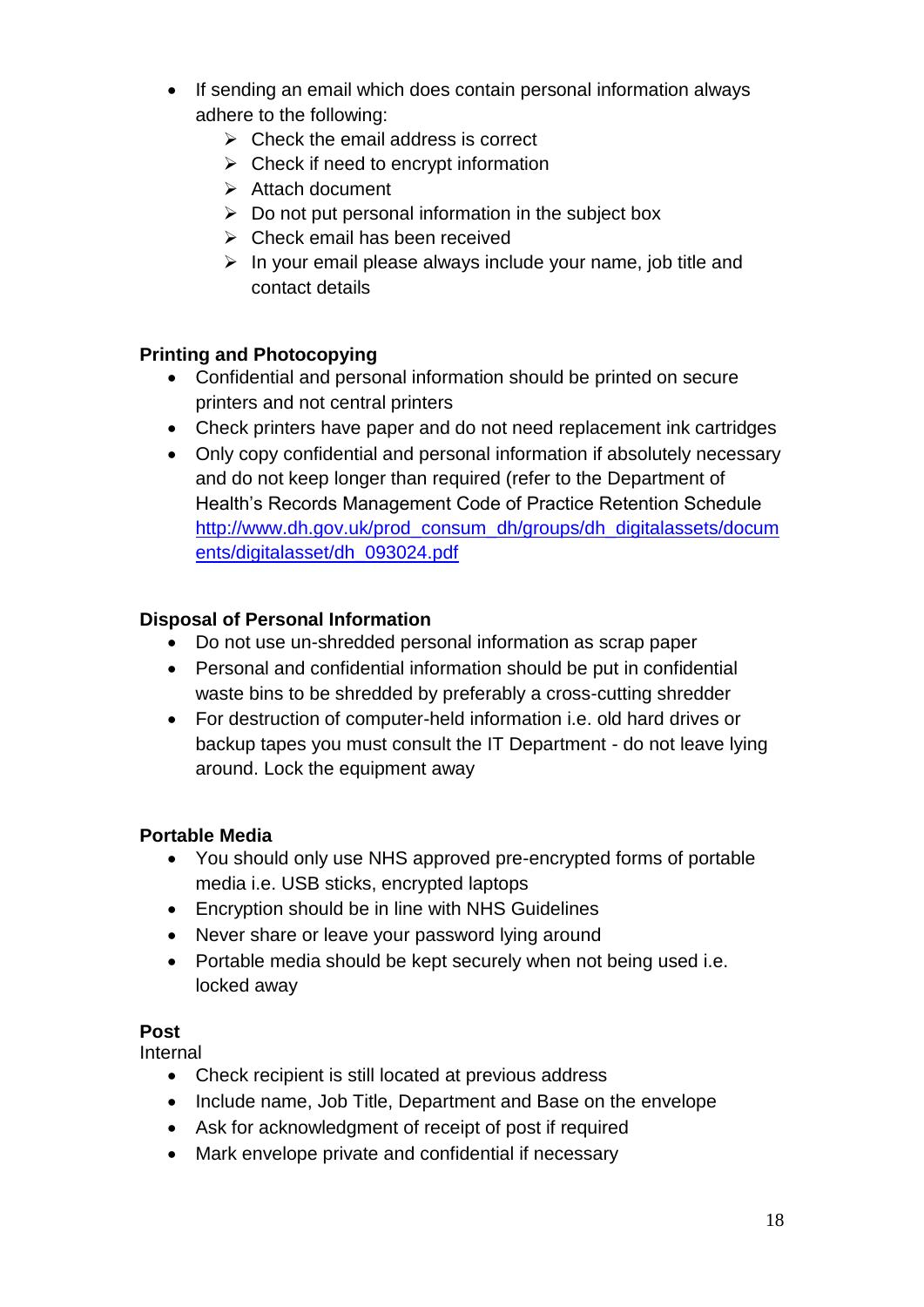• Put personal information (including test results, referrals etc) in envelopes

## **External**

- Make sure the envelop is correctly addressed
- Does it need to be marked private and confidential
- Should it be sent recorded delivery?
- Please include a compliments slip if necessary

# **Freedom of Information Act 2000 (FOI)**

- Anyone can receive an FOI request and the request must be accepted
- The request must be emailed to [foi@walsallhealthcare.nhs.uk](mailto:foi@walsallhealthcare.nhs.uk) within 24 hours of the request being received or sent via the internal post to: Freedom of Information Request Town Wharf Cavell Close Walsall
- To comply with the Act the requester must receive the requested information (or reasons why the information can't be released) within 20 working days of the initial request
- If you are contacted by the Governance Department asking for information please do the following:
	- $\triangleright$  acknowledge you have received the request for information within 2 days
	- $\triangleright$  confirm you have the information
	- $\triangleright$  confirm if the information is readily available and if not estimate how many hours
	- $\triangleright$  adhere to the timeframes set by the Governance Department

# **Caldicott Principles**

#### **Justify the purpose(s)**

Every proposed use or transfer of personal confidential data within or from an organisation should be clearly defined, scrutinised and documented, with continuing uses regularly reviewed, by an appropriate guardian

# **Don't Use Personal Confidential Data unless it is Absolutely Necessary**

Personal confidential data should not be included unless it is essential for the specified purpose(s) of that flow. The need for patients to be identified should be considered at each stage of satisfying the purpose(s)

#### **Use the Minimum Necessary Personal Confidential Data**

Where use of personal confidential data is considered to be essential, the inclusion of each individual item of data should be considered and justified so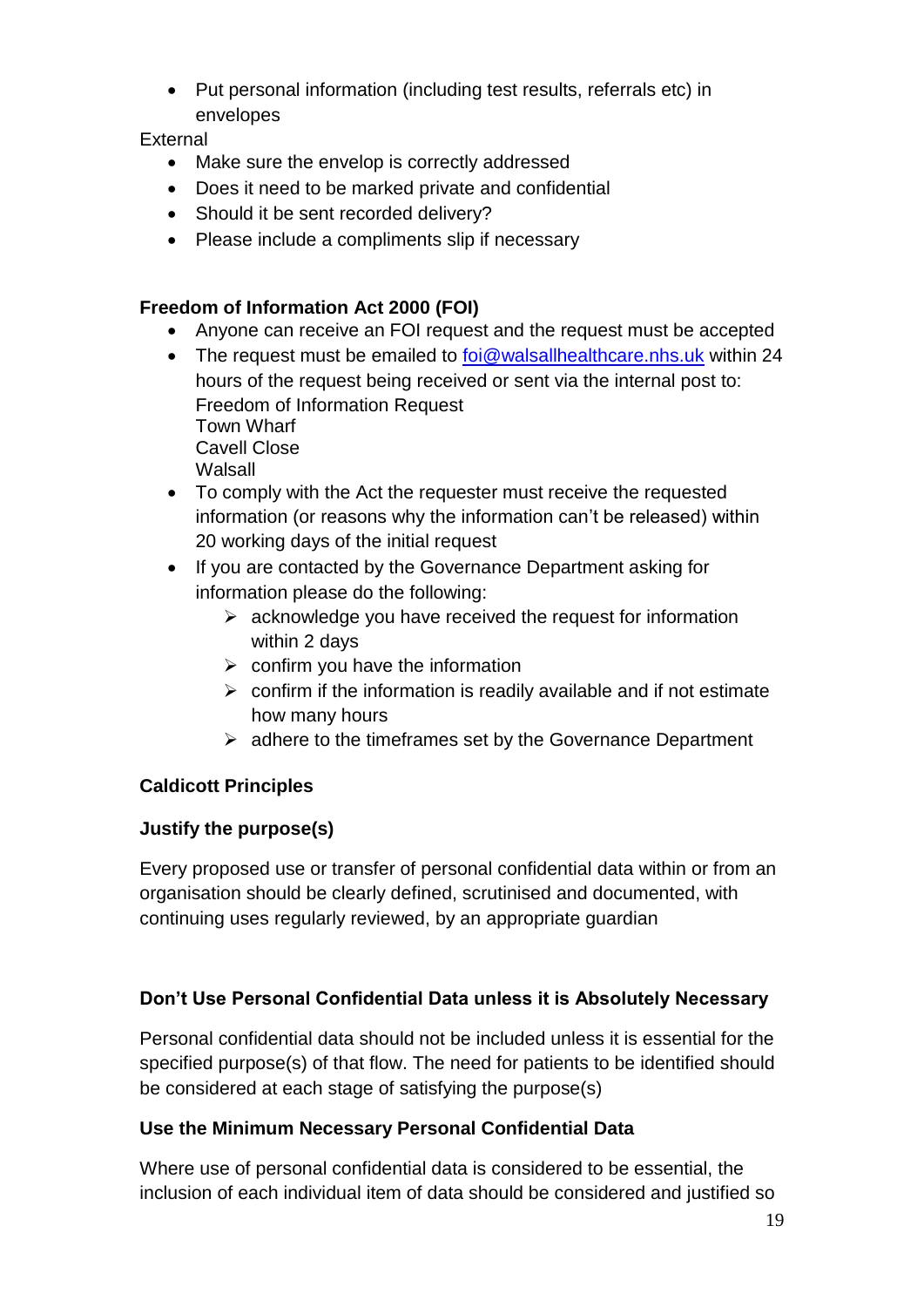that the minimum amount of personal confidential data transferred or accessible as is necessary for a given function to be carried out

## **Access to Personal Confidential Data should be on a Strict Need to Know Basis**

Only those individuals who need access to personal confidential data should have access to it, and they should only have access to the data items that they need to see. This may mean introducing access controls or splitting data flows where one data flow is used for several purposes

## **Everyone with Access to Personal Confidential Data should be Aware of their Responsibilities**

Action should be taken to ensure that those handling personal confidential data – both clinical and non-clinical staff – are made fully aware of their responsibilities and obligations to respect patient confidentiality

#### **Comply with the Law**

Every use of personal confidential data must be lawful. Someone in each organisation handling personal confidential data should be responsible for ensuring that the organisation complies with legal requirements

# **The Duty to Share Information can be as important as the Duty to Protect Patient Confidentiality**

Health and social care professionals should have the confidence to share information in the best interests of their patients within the framework set out by these principles. They should be supported by the policies of their employers, regulators and professional bodies

#### **Key Contacts:**

Caldicott Guardian: Medical Director ext. 7587 Senior Information Risk Owner: Director of Strategy and Improvement 6264 Information Governance Lead: Corporate Governance Manager ext. 5806 Freedom of Information ext 5813 or [foi@walsallhealthcare.nhs.uk](mailto:foi@walsallhealthcare.nhs.uk) Healthcare Records Manager ext 7454

#### **Useful Information**

 The NHS Confidentiality Code of Practice [http://www.dh.gov.uk/en/Managingyourorganisation/Informationpolicy/Patientc](http://www.dh.gov.uk/en/Managingyourorganisation/Informationpolicy/Patientconfidentialityandcaldicottguardians/DH_4100550) [onfidentialityandcaldicottguardians/DH\\_4100550](http://www.dh.gov.uk/en/Managingyourorganisation/Informationpolicy/Patientconfidentialityandcaldicottguardians/DH_4100550)

▶ General Data Protection Regulation

http://www.ico.gov.uk

#### **Common Law Duty of Confidentiality**

 $\triangleright$  Freedom of Information Act 2000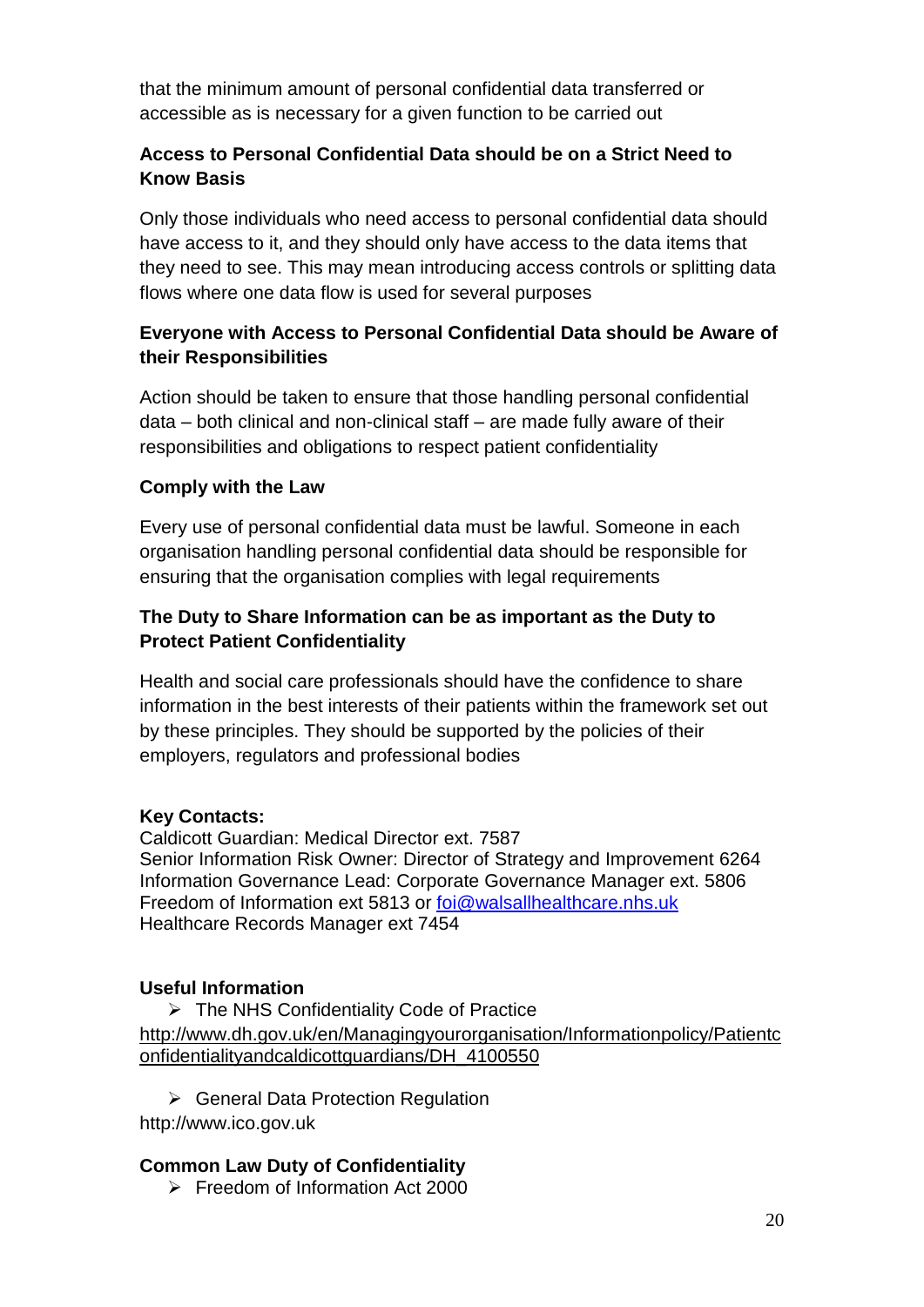$\triangleright$  Information Commissioner Office [http://www.ico.gov.uk](http://www.ico.gov.uk/)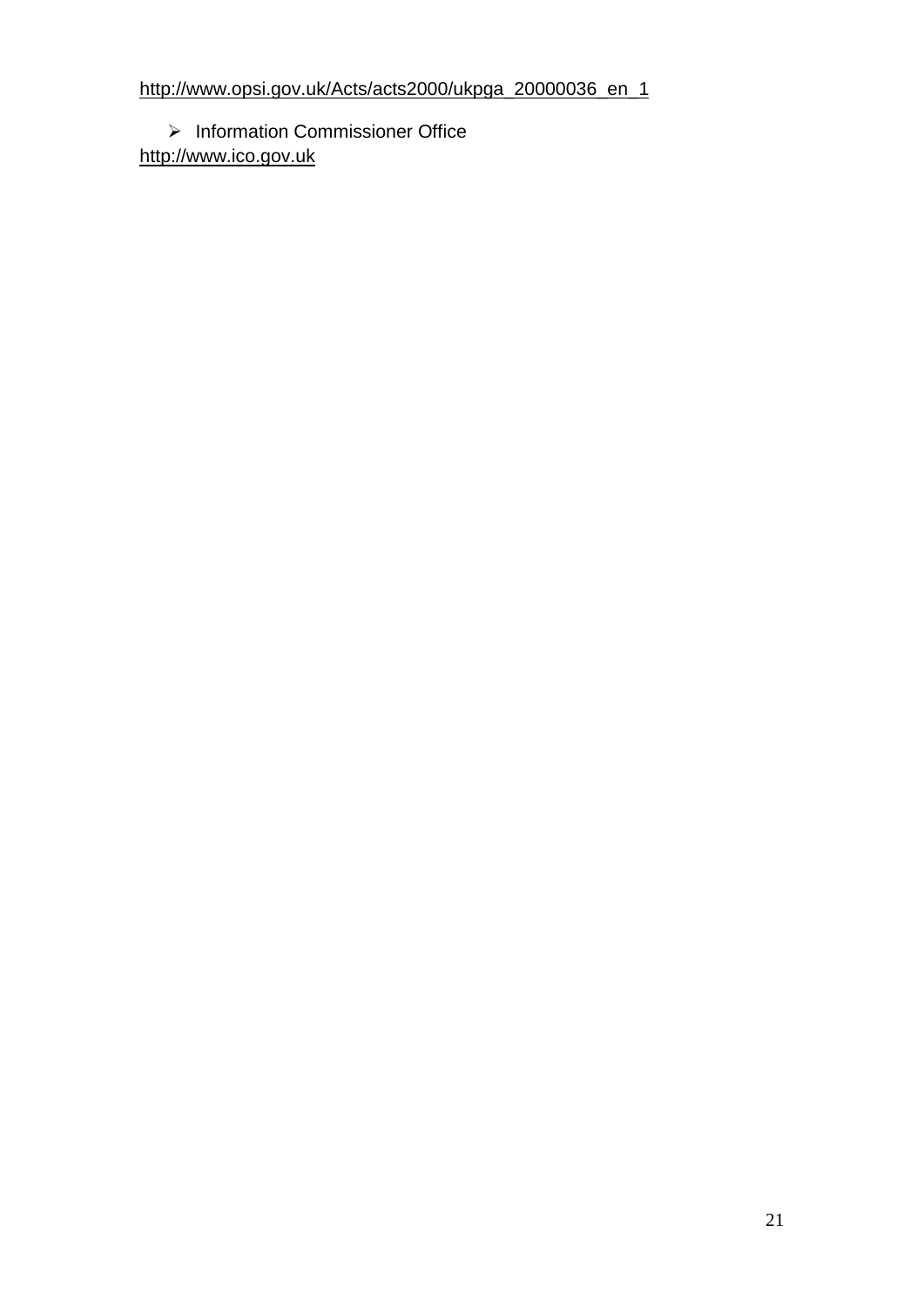# **Appendix 2 (Please refer to the statement under 4.1)**

# **Safe Haven Fax List**

| <b>DEPARTMENT</b>                        | <b>LOCATION OF FAX (Security)</b>                                                                       | <b>TELEPHONE</b><br><b>NUMBER</b> | <b>FAX NUMBER</b> |
|------------------------------------------|---------------------------------------------------------------------------------------------------------|-----------------------------------|-------------------|
| Obstetrics & Gynaecology / Breast Clinic | Route 121 (Photocopier room)                                                                            | 7737 / 7738                       | 01922 656636      |
| Antenatal                                | Route 122                                                                                               | 6577                              | 01922 656284      |
| <b>Community Midwife office</b>          | Route 122 (Community Midwife Office)                                                                    | 6248                              | 01922 656014      |
| <b>Maternity Delivery Suite</b>          | Route 128 (Midwife office Ward 27)                                                                      | 6283/6246                         | 01922 656959      |
| Foxglove / Primrose                      | Route 225 (Foxglove Nurses Station - ward 24)                                                           | 7717                              | 01922 656425      |
| <b>Neonatal Unit</b>                     | Route 127 (Advanced Nurse Practitioner Office – ward 28)                                                | 6350                              | 01922 656960      |
| Audiology                                | Route 008 (back Office)                                                                                 | 7628/7612                         | 01922 656312      |
| Ophthalmology / MOD                      | Open plan office shared by various departments including<br>ophthalmology/dental/orthopaedic and others | 7674                              | 01922 656727      |
| <b>Respiratory - MLTC</b>                | Dr V P Balagopal sec -                                                                                  | 7450                              | 01922 656641      |
| General Surgery / Urology /              | General Surgery Office - fax shared with Mr Koneru's sec - 7145                                         | 7145                              | 01922 656958      |
| Rheumatology                             | Mr Ganta sec $-7406$                                                                                    | 7406                              |                   |
|                                          | Mr Georgio sec - 7954                                                                                   | 7954                              |                   |
| <b>Speciality Medicine Care Group</b>    | Route 002 Dr Cox and Dr K Desai secretary                                                               | 7449                              | 01922 656300      |
| A&E                                      | A&E Reception                                                                                           | 7045                              | 01922 611902      |
| Orthoptics / Ophthalmology               | Route 008 (based in Audiology)                                                                          | 7244                              | 01922 656727      |
| <b>Therapies</b>                         | Route 106 (Main Office)                                                                                 | 7386                              | 01922 656250      |
| Pathology                                | Route 020 (separate room)                                                                               | 6481                              | 01922 656639      |
| Microbiology                             | Route 020 (separate room)                                                                               | 7127                              | 01922 656639      |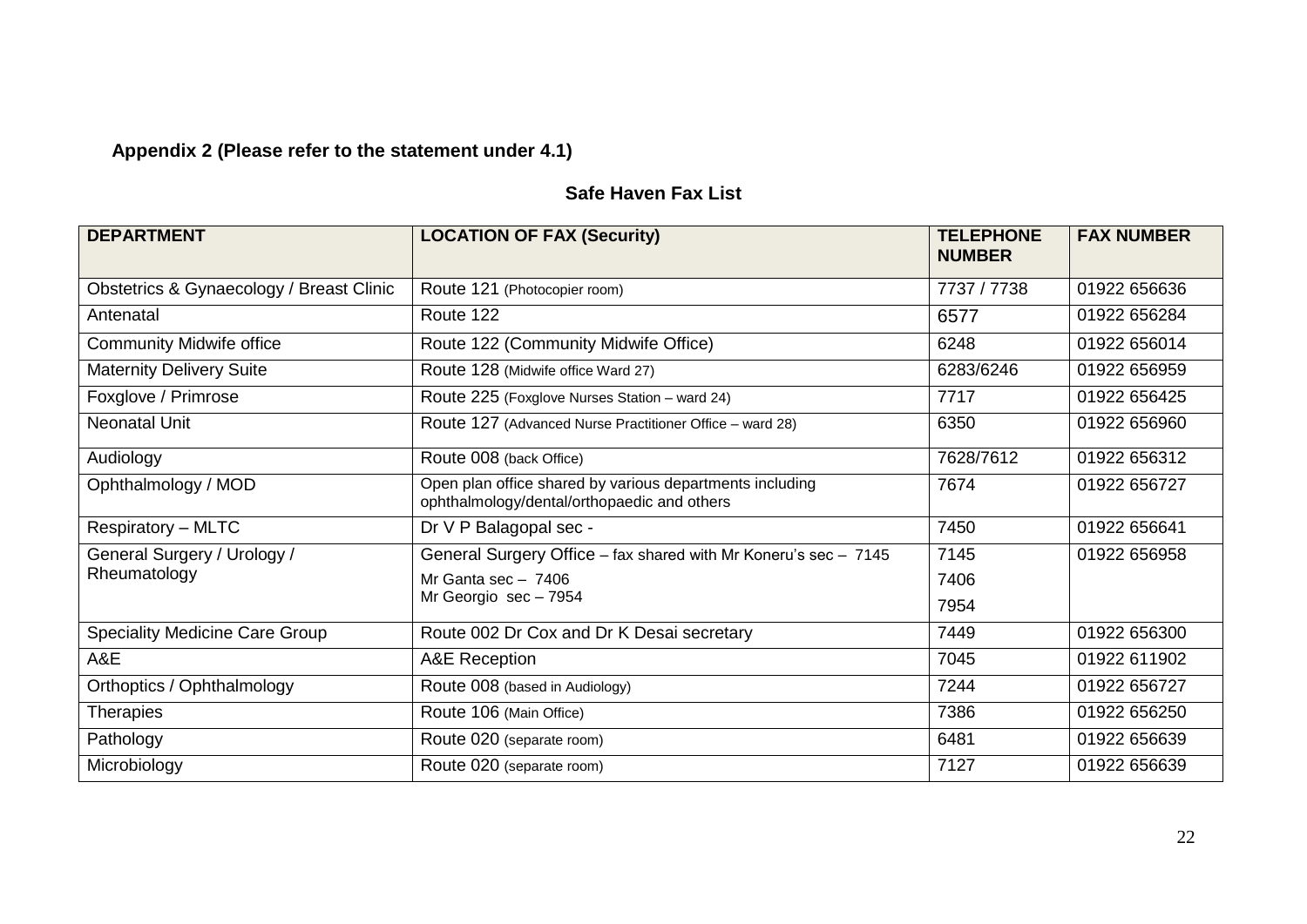| <b>DEPARTMENT</b>                | <b>LOCATION OF FAX (Security)</b>               | <b>TELEPHONE</b><br><b>NUMBER</b> | <b>FAX NUMBER</b> |
|----------------------------------|-------------------------------------------------|-----------------------------------|-------------------|
| <b>Blood Transfusion</b>         | Route 020 (in lab - Haematology)                | 6472                              | 01922 656786      |
| Anti-Coagulation                 | Route 020                                       | 6486                              | 01922 656488      |
| Biochemistry                     | Route 020                                       | 6485                              | 01922 656786      |
| Histology                        | Histology (office)                              | 6871                              | 01922 656797      |
| Imaging A                        | Route 234 (Main Office)                         | 6875                              | 01922 656868      |
| Mortuary                         | Mortuary (office)                               | 6238                              | 01922 656368      |
| <b>Critical Care</b>             | Route 233 Ward 19                               |                                   | 01922 656607      |
| <b>HDU</b>                       | Route 237 Ward 18 (reception ward clerk desk)   |                                   | 01922 656325      |
| <b>Clinical Measurement Unit</b> | Route 142 (secretary office behind reception)   | 7088                              | 01922 656204      |
| <b>Health Records Library</b>    | Opposite route 144 (in office)                  | 6514                              | 01922 656855      |
| <b>MLCC</b>                      | Open plan Admin office (door coded)             | 6627                              | 01922 656874      |
| Library                          | Open plan Admin office (door coded)             | 6920                              | 01922 656874      |
| <b>General Office</b>            | Route 136 (in office - door coded)              | 6207/6837                         | 01922 656836      |
| <b>Occupational Health</b>       | Sexual Health Building (back office)            | 6497                              | 01922 656462      |
| <b>EBME</b>                      | Workshop in EBME                                | 6072                              | 01922 656704      |
| Modular Block Ward 1             | Route 240                                       | 6040                              | 01922 656173      |
| Modular Block Ward 2             | Route 240 (nurses station)                      | 6715                              | 01922 656175      |
| Modular Block Ward 3             | Route 240 (can only send out not receive faxes) | 6710                              |                   |
| Modular Block Ward 4             | Route 240 (can only send out not receive faxes) |                                   |                   |
| <b>Acute Medical Unit</b>        | Route 235 Ward 5 (Ops Room)                     |                                   | 01922 656268      |
| Coronary Care Unit (CCU)         | Route 231 (West Wing Ward 7 in doctor's office) | 6700                              | 01922 656955      |
| Orthopaedic Trauma               | Route 137 (West Wing Ward 9 sisters office)     | 6735                              | 01922 656901      |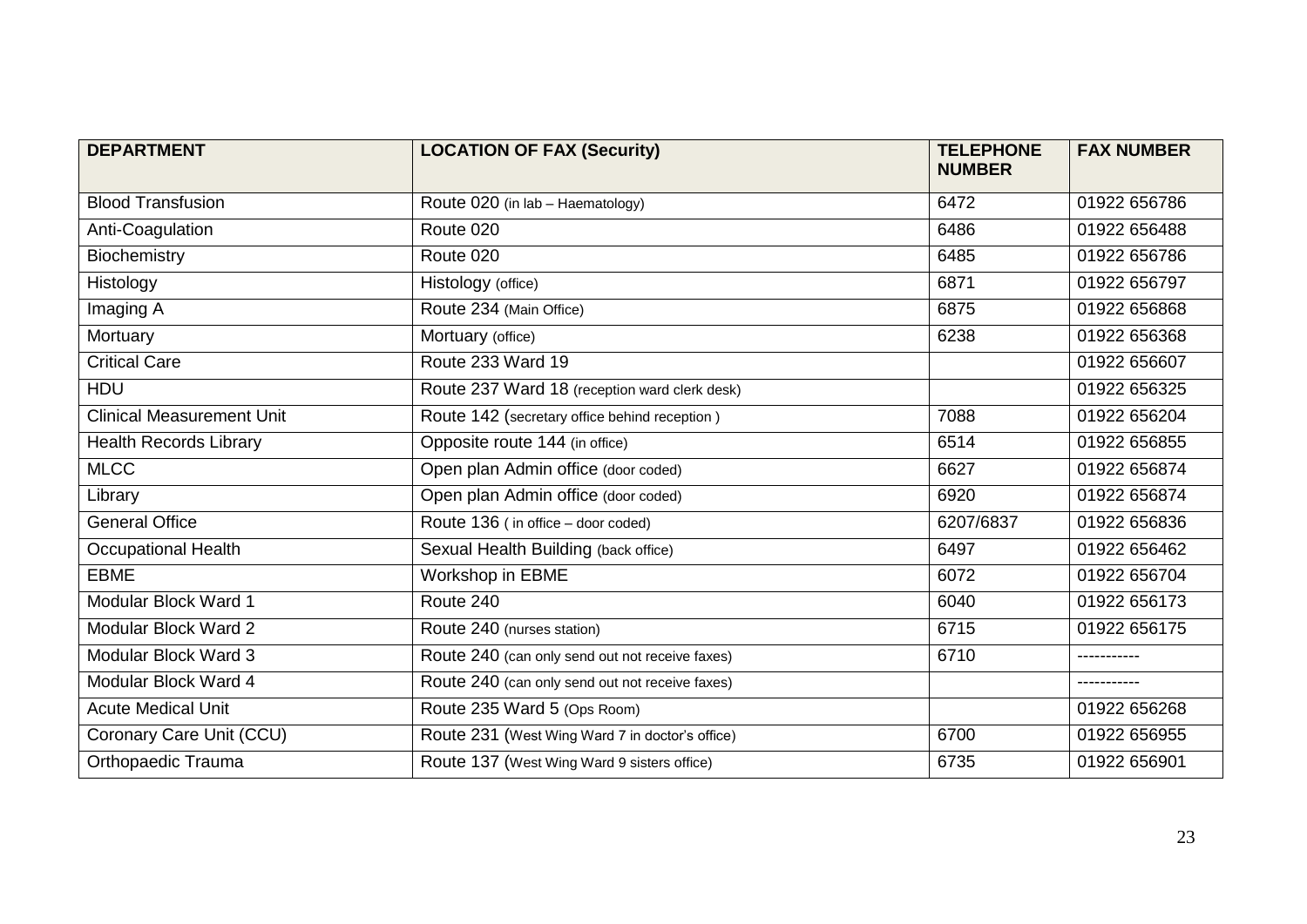| <b>DEPARTMENT</b>                                                                                | <b>LOCATION OF FAX (Security)</b>                         | <b>TELEPHONE</b><br><b>NUMBER</b> | <b>FAX NUMBER</b> |
|--------------------------------------------------------------------------------------------------|-----------------------------------------------------------|-----------------------------------|-------------------|
| General Surgery - Female                                                                         | Route 137 (West Wing Ward 10 sisters office)              | 6722                              | 01922 656170      |
| General Surgery - Male                                                                           | Route 139 (West Wing Ward 11 - use ward 10 fax machine)   | 6719/6717                         | 01922 656170      |
| <b>General Medicine predominantly</b><br>Diabetes and Haematology - Acute                        | Route 143 (Ward 15 - nursing station)                     | 6729                              | 01922 656728      |
| Gastroenterology                                                                                 | Route 144 (Ward 16 Nurses station)                        | 6708                              | 01922 656171      |
| <b>Palliative Care Team</b>                                                                      | Route 121                                                 | 7324/7111                         | 01922 656253      |
| <b>Respiratory Medicine</b>                                                                      | Route 144 (Ward 17 doctors room)                          | 6515                              | 01922 656998      |
| High Dependency Unit (HDU)                                                                       | Route 237 (Ward 18 nurses station)                        | 7183                              | 01922 656325      |
| Intensive Care Unit (ICU)                                                                        | Route 233 (Ward 19 nurses station                         | 6606                              | 01922 656607      |
| <b>Chemotherapy Unit</b>                                                                         | Route 224 (Ward 22 reception)                             | 6540                              | 01922 656313      |
| Endoscopy                                                                                        | Route 201 (on reception)                                  | 7085                              | 01922 656635      |
| <b>Fracture Clinic</b>                                                                           | West Wing, route 236                                      | 7019                              | 01922 656059      |
| Diabetes and Endocrinology Team (inc<br>Dr Senthis-Kumar's secretary and Dr<br>Abdu's secretary) | Route 221 (based in Paediatric secretaries)               | 6543, 6030,<br>6982               | 01922 656742      |
| Neurology                                                                                        | Elderly Care Secretaries' office, Route 140 by the Chapel | 6440                              | 01922 656449      |
| Midwifery Led Unit                                                                               | <b>Charles Street, Walsall</b>                            | 5420/5421                         | 01922 605425      |
| Child Health / Records Department                                                                | <b>Moat Road Clinic Room G11</b>                          | 01922 605483                      | 01922 605473      |
| Willenhall health visiting team                                                                  | Located in room G19 in Willenhall health centre           | 01922 604812                      | 01922 604810      |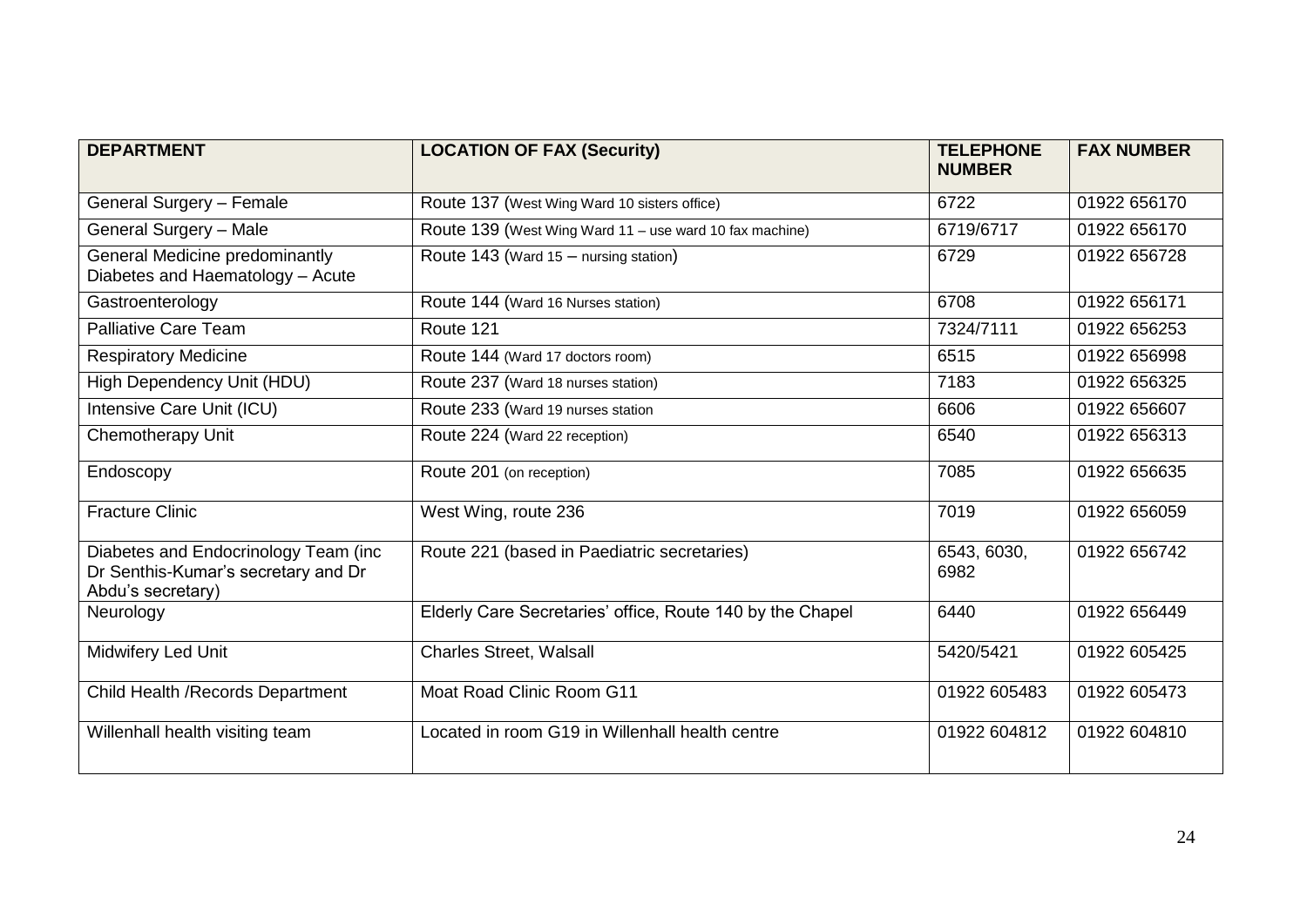| <b>DEPARTMENT</b>                                                                                                    | <b>LOCATION OF FAX (Security)</b>                                                                 | <b>TELEPHONE</b><br><b>NUMBER</b> | <b>FAX NUMBER</b>        |
|----------------------------------------------------------------------------------------------------------------------|---------------------------------------------------------------------------------------------------|-----------------------------------|--------------------------|
| Community COPD team, Pleck health<br>centre, Oxford Street, Walsall, WS2 9HY                                         | $1st$ floor, PCT offices – admin office, (room 53)                                                | 01922 604438                      | 01922 604444             |
| Darlaston Health Centre Physiotherapy<br>0121 568 4311- Podiatry 0121 568 4385<br><b>Clinical Assessment Service</b> | 1 <sup>st</sup> Floor Darlaston Health Centre, Pinfold Street, Darlaston, WS10<br>8SY (Room 1.30) | 0121 568 4312                     | 0121 568 4313            |
| Dartmouth House Ryecroft Place,<br>Ryecroft, Walsall WS3 3NE                                                         | Dartmouth House - Admin Office                                                                    | 0845 113 0610                     | 01922 721146             |
| Intermediate Care Hollybank House,<br>Coltham Road, Short Heath, Willenhall,<br><b>WV125QB</b>                       | Intermediate Care - Main Office                                                                   | 0845 113 0761                     | 01922 604935 /<br>604925 |
| <b>CNRT Ryecroft Place, Ryecroft, Walsall</b><br>WS3 3NE                                                             | <b>CNRT Admin Office</b>                                                                          | 0845 113 0610                     | 01922 721146             |
| Cannock Stroke Services Ryecroft Place,<br>Ryecroft, Walsall WS3 3NE                                                 | Cannock Stroke Services - Admin Office                                                            | 0845 113 0610                     | 01922 721146             |
| Walsall Stroke Services Ryecroft Place,<br>Ryecroft, Walsall WS3 3NE                                                 | <b>Walsall Stroke Services - Upstairs Stroke Office</b>                                           | 0845 113 0610                     | 01922 604473             |
| <b>Stafford Stroke Services Greyfriars</b><br>Therapy Centre, Greyfriars Place,<br>Stafford, ST16 2S                 | <b>Stafford Stroke Services - Main Office</b>                                                     | 01785 221023                      | 01785 221013             |
| Specialist Falls & Bone Health<br>(Osteoporosis) Team Ryecroft Place,<br>Ryecroft, Walsall WS3 3NE                   | Specialist Falls & Bone Health - Falls Nurse Office                                               | 0845 113 0610                     | 01922 604474             |
| Speech & Language Therapy, Blakehall<br>Village                                                                      | Speech & Language Therapy Main office, ground floor                                               | 01922 605 400                     | 01922 605 405            |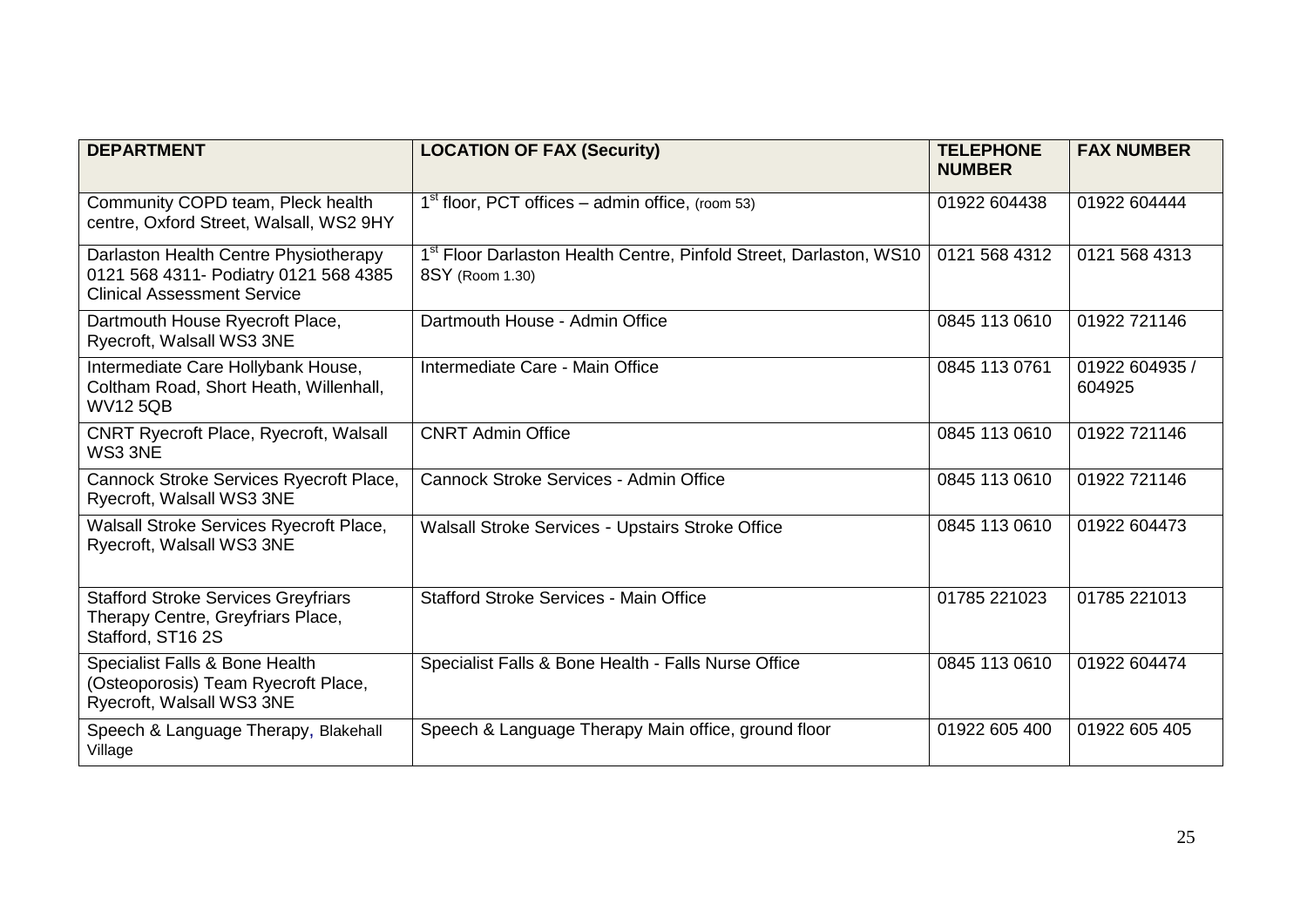| <b>DEPARTMENT</b>                                                       | <b>LOCATION OF FAX (Security)</b>                                                                                                                                                                                                                                                               | <b>TELEPHONE</b><br><b>NUMBER</b>                               | <b>FAX NUMBER</b>                                                                                                |
|-------------------------------------------------------------------------|-------------------------------------------------------------------------------------------------------------------------------------------------------------------------------------------------------------------------------------------------------------------------------------------------|-----------------------------------------------------------------|------------------------------------------------------------------------------------------------------------------|
| Park View Health Centre, Chester road<br>north, Brownhills, WS8 7JB     | Health Visiting Office-1 <sup>st</sup> floor                                                                                                                                                                                                                                                    | 01922 604538                                                    | 01922 604547                                                                                                     |
| Frail Elderly Pathway Integrated<br>Discharge Team                      | Route 238 Integrated Discharge Team Inpatients Centre - Level 2<br>Admin office                                                                                                                                                                                                                 | 01922 656439                                                    | 01922 656354                                                                                                     |
| Edison Road, Beechdale, Walsall WS2<br>7EZ                              | Main community reception area                                                                                                                                                                                                                                                                   | 01922 605270                                                    | 01922 605231                                                                                                     |
| Walsall Palliative Care Ctr, Goscote<br>Lane, Walsall, WS3 1SJ          | First Floor, Main shared office - Room no F32                                                                                                                                                                                                                                                   | Various internal<br>& external<br>numbers within<br>same office | 01922 602510<br>(Shared fax by<br><b>Community Palliative</b><br>Care Teams & EPP<br>team)                       |
| <b>Walsall Palliative Care Ctr, Goscote</b><br>Lane, Walsall, WS3 1SJ   | Ground Floor, Fair Oaks Day Hospice - Room no G44                                                                                                                                                                                                                                               | 01922 602580<br>ext 2586 & 2584                                 | 01922 602581 (Fax<br>used mainly by Day<br>Hospice team)                                                         |
| <b>Walsall Palliative Care Ctr, Goscote</b><br>Lane, Walsall, WS3 1SJ   | Ground Floor, Palliative Care Information & Support Service -<br>Room no G21                                                                                                                                                                                                                    | 01922 602610                                                    | 01922 602611 (Fax<br>used mainly by<br><b>Cancer Palliative</b><br>Care Information &<br><b>Support Service)</b> |
| St Giles Walsall Hospice, Walsall<br>Palliative Care Ctr, Goscote Lane, | Ground Floor, St Giles Walsall Hospice, Nurse's Office - Room<br>G96                                                                                                                                                                                                                            | 01922 602541                                                    | 01922 622541                                                                                                     |
| Walsall, WS3 1SJ                                                        | (The building is shared with St Giles Walsall Hospice) Walsall NHS IT<br>department provided & support their telephone service but do not supply or<br>support their fax machines, although NHS professionals may fax patient<br>identifiable information such as referrals to this fax number. |                                                                 |                                                                                                                  |
| <b>Brace Street Health Centre</b>                                       | Health Visiting Office on the ground floor                                                                                                                                                                                                                                                      | 01922 605900                                                    | 01922 605955                                                                                                     |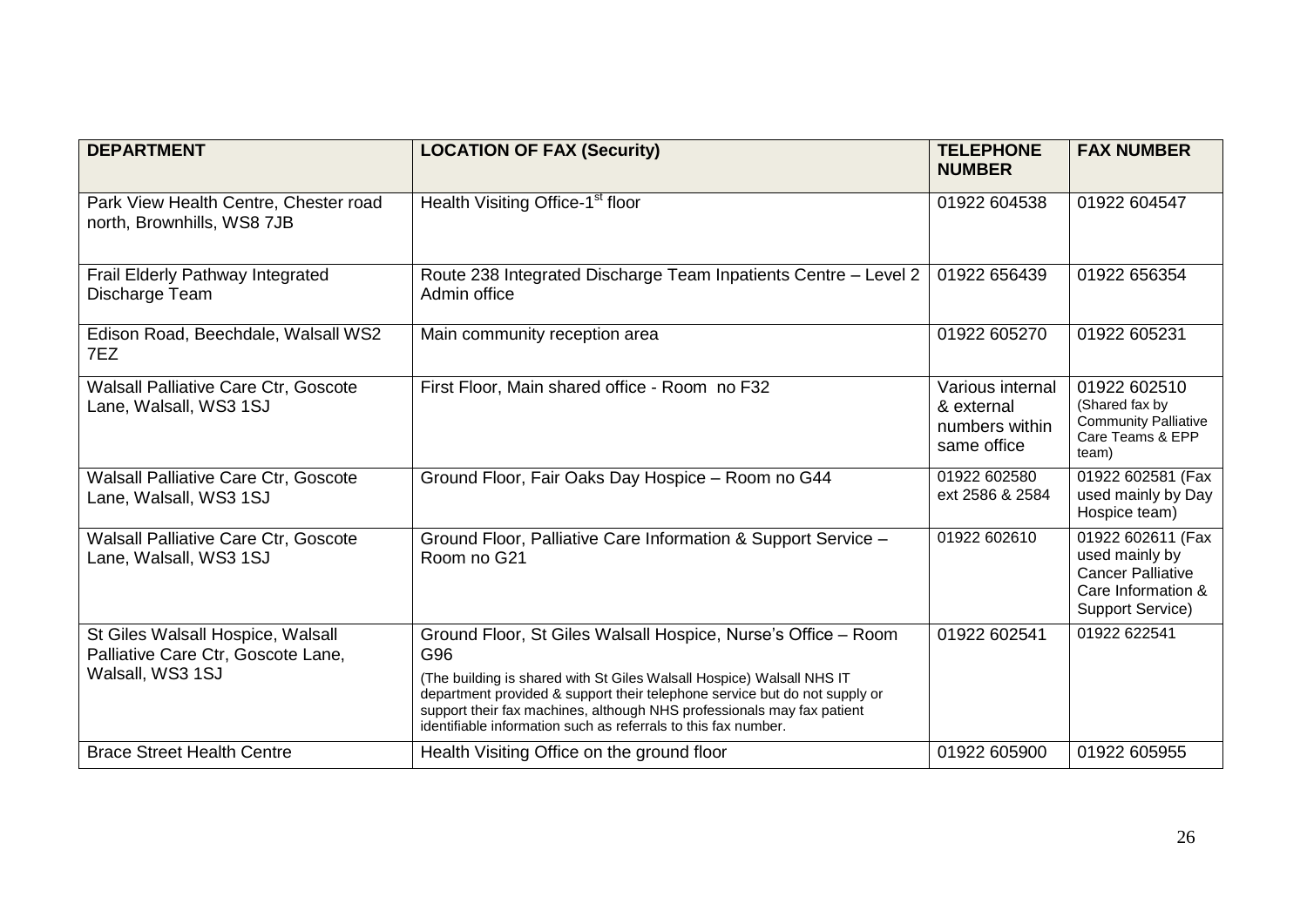| <b>DEPARTMENT</b>                                                                                      | <b>LOCATION OF FAX (Security)</b>                                                                   | <b>TELEPHONE</b><br><b>NUMBER</b> | <b>FAX NUMBER</b> |
|--------------------------------------------------------------------------------------------------------|-----------------------------------------------------------------------------------------------------|-----------------------------------|-------------------|
| Safeguarding Children's Team, Blakenall<br>Village Centre, Thames Road, Blakenall,<br>Walsall, WS3 1LZ | Safeguarding Admin Room, $1st$ Floor $-$ (The Looked After Children<br>Team share this fax with us) | 01922 443923                      | 01922 603970      |
| <b>Community Services, Bentley Health</b><br>Centre                                                    | Bentley Health Centre - Team Office                                                                 | 01922 605644<br>01922 605647      | 01922 605648      |
| Anchor Meadow DN/CM Team                                                                               | Anchor Meadow Health Centre - Team office                                                           | 01922 605751                      | 01922 605766      |
| <b>Brownhills DN/CM Team</b>                                                                           | Parkview Health Centre - Team office                                                                | 01922 605751                      | 01922 604660      |
| Broadway DN/CM Team                                                                                    | Broadway Medical Centre - Team office                                                               | 01922 605752                      | 01922 605431      |
| Trans Team-DN/CM                                                                                       | Trans Team-Team office                                                                              | 01922 605441                      | 01922 605255      |
| West DN/CM Team, Darlaston Health<br>Centre, 1st Floor, DN Room.                                       | <b>West Locality Team Office</b>                                                                    | 01922 605753                      | 0121 568 4280     |
| <b>Tissue Viability DN/CM Team</b>                                                                     | Beechdale Health Centre - Reception                                                                 | 01922 605478                      | 01922 605231      |
| <b>Diabetes</b>                                                                                        | Bentley Health Centre - Team office                                                                 | 01922 604970                      | 01922 604975      |
| <b>Continence Brace Street</b>                                                                         | Brace Street - Team office                                                                          | 01922 605947                      | 01922 605945      |
|                                                                                                        |                                                                                                     | 01922 605940                      |                   |
| Self-Care Management Palliative Care<br>Centre                                                         | Open Plan office - only accessible by NHS professionals via a<br>security fob access system.        | 01922 605490                      | 01922 602510      |
| Child Development Centre Coalheath<br>lane, Shelfield                                                  | Shelfield clinic main admin/reception office at CDC                                                 | 01922 605800                      | 01922 605601      |
| <b>Clinical Health Psychology Service</b><br>Bentley Health Centre, Churchill Rd                       | Reception desk in the corridor                                                                      | 01922 423520                      | 01922 423593      |
| Speech & Language Therapy Children<br>Services, Blakenall Village                                      |                                                                                                     | 01922 605400<br>(option 3)        | 01922 605405      |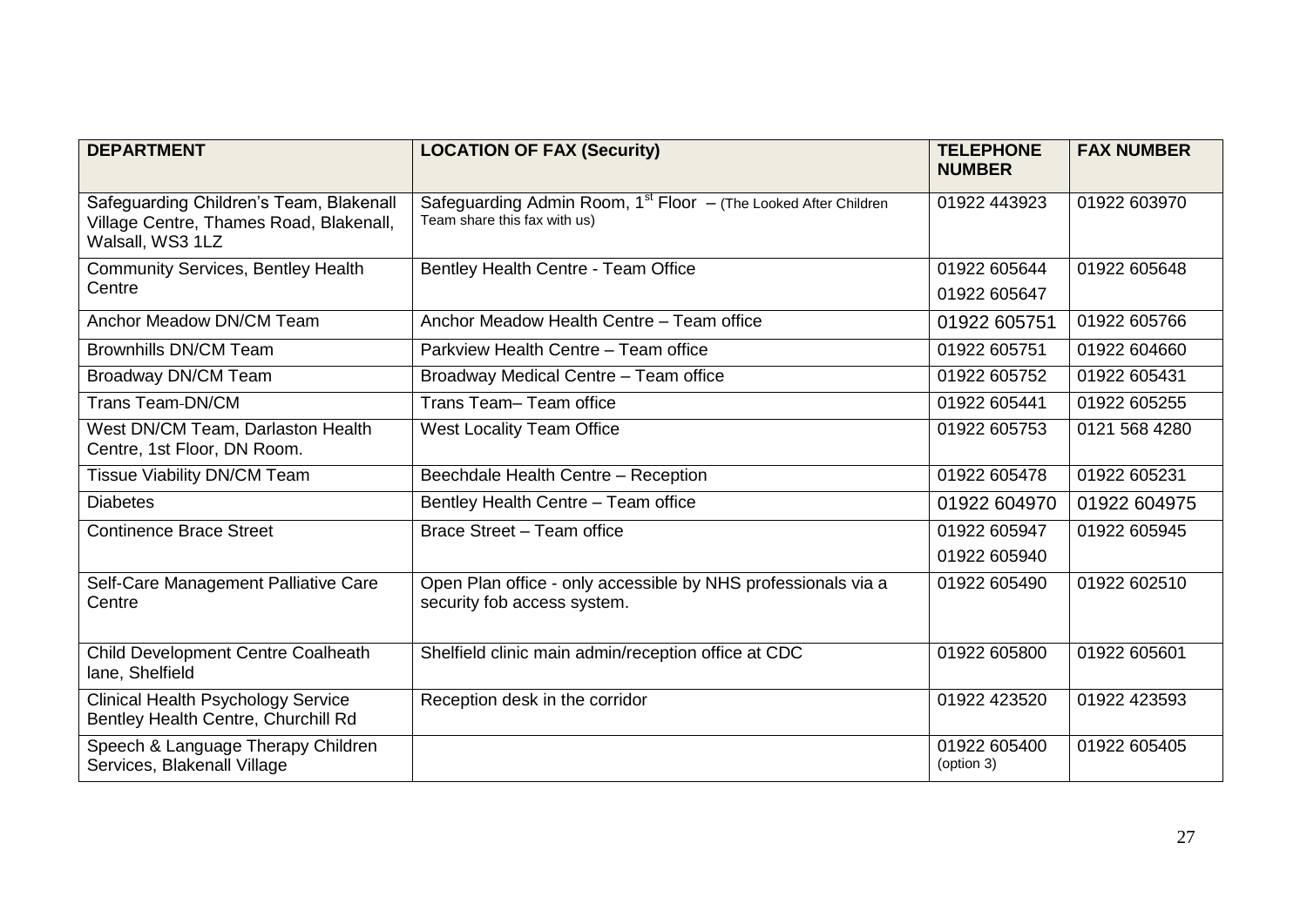| <b>DEPARTMENT</b>                                               | <b>LOCATION OF FAX (Security)</b>         | <b>TELEPHONE</b><br><b>NUMBER</b> | <b>FAX NUMBER</b>                                     |
|-----------------------------------------------------------------|-------------------------------------------|-----------------------------------|-------------------------------------------------------|
| Looked after children's team, Blakenall<br>Village              | Admin office, 1 <sup>st</sup> floor       | 01922 443919                      | 01922 603970                                          |
| <b>Blakenall Village Centre</b>                                 | Teenage Pregnancy Team Office             | 01922 443940                      | 01922 443958                                          |
| <b>Pinfold Health Centre Health</b>                             | Visitors Room 1.03                        | 01922 775101                      | 01922 775105                                          |
| Harden Health Centre Health (School<br>Health / Health Visiting | <b>Visitors Room F19</b>                  | 01922 423349                      | 01922 423305                                          |
| <b>Anchor Meadow Medical Centre</b>                             | <b>District Nurse office</b>              | 01922 605685                      | 01922 605766                                          |
|                                                                 | (Two fax machines used)                   |                                   | 01922 608905                                          |
| <b>Rushall Medical Centre</b>                                   | <b>Health Visitor office</b>              | 01922 616446                      | 01922 634932                                          |
| Family Nurse Partnership, Harden Health<br>Centre               | Within Family Nurse Partnership office    | 01922 423252                      | 01922 423258                                          |
| CDC, Coalheath lane, Shelfield, WS4<br>1PL                      | <b>Reception Office</b>                   | 01922 605800                      | 01922 605601                                          |
| <b>School Nursing</b>                                           | Bentley health centre front reception     | 01922 423593                      | Main fax for<br>school nursing is<br>central (Harden) |
| <b>School Nursing</b>                                           | St Johns MC, 1st floor school health room | 01543 370011                      | Main fax for<br>school nursing is<br>central (Harden) |
| Sexual Health Clinic (GUM)                                      | <b>HIV CNS Office</b>                     | 01922 633341                      | 01922 656236                                          |
| <b>Pleck Road</b>                                               |                                           |                                   |                                                       |
| The Hatherton Centre (Family Planning<br>Clinic)                | <b>Consultant/Secretary Office</b>        | 01922 605454                      | 01922 605455                                          |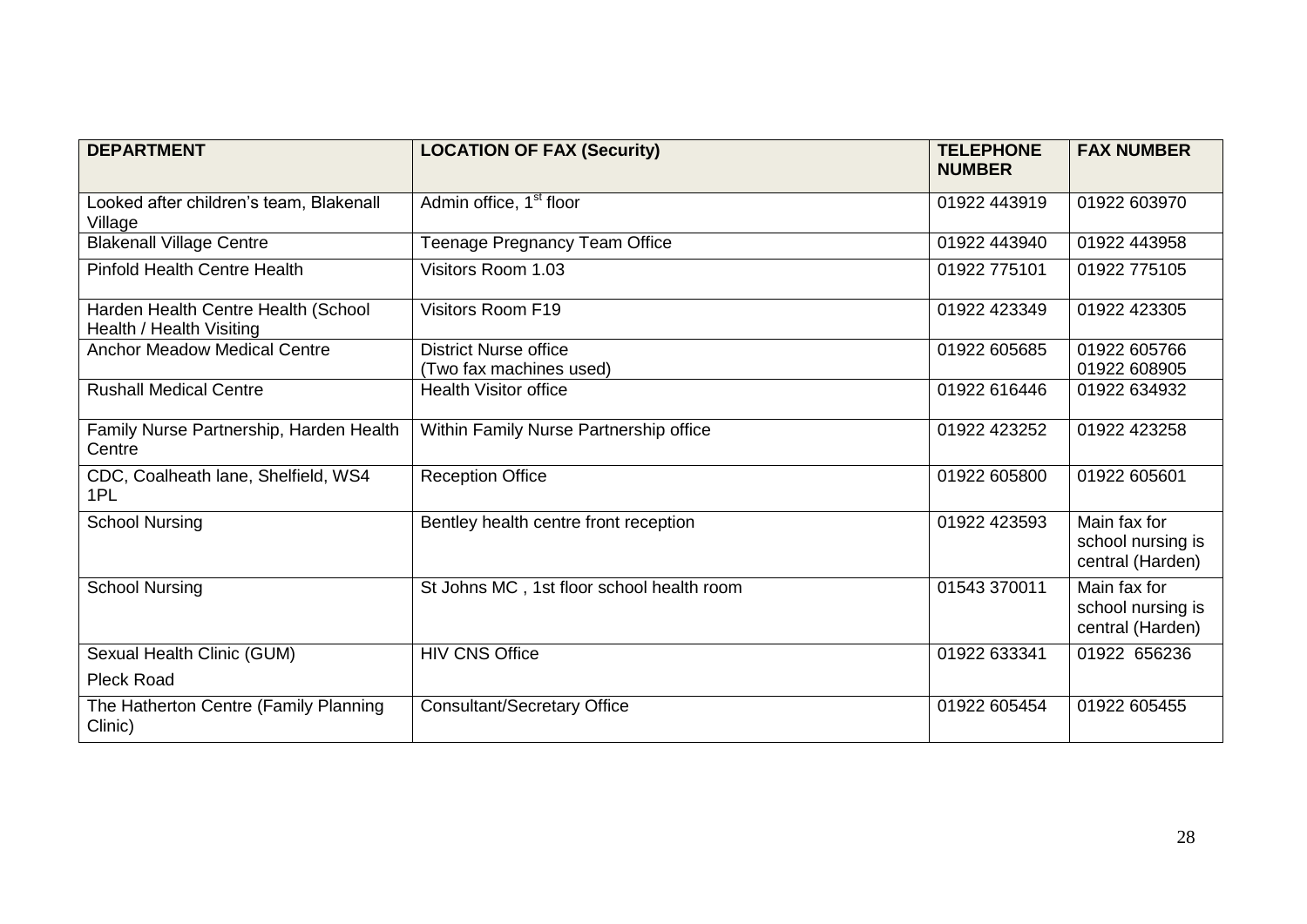# **Appendix 3**

# **Safe Haven Answerphone List**

| <b>Department</b>                                                                   | Do you use an<br>answerphone | <b>Extension</b><br><b>Number</b>                                        | <b>Location of answerphone</b>                                                 | <b>Are</b><br>messages<br><b>left</b><br>recorded<br>silently |
|-------------------------------------------------------------------------------------|------------------------------|--------------------------------------------------------------------------|--------------------------------------------------------------------------------|---------------------------------------------------------------|
| Audiology                                                                           | Yes                          | 7612/6687/4602                                                           | Audiology office and Hearing Therapy                                           | Yes                                                           |
| Intregrated Sexual Health                                                           | <b>No</b>                    |                                                                          |                                                                                |                                                               |
| Ward 23                                                                             | No                           |                                                                          |                                                                                |                                                               |
| Speciality Medicine, Long Term Conditions<br>and Elderly Care - Medical Secretaries | Yes                          | 6495                                                                     | Route 140 (by Prayer room) Phone on desk in<br><b>Elderly Care Secretaries</b> | Yes -<br>accessed via<br>password                             |
| <b>Breast Screening</b>                                                             | Yes                          | 4506                                                                     | Breast Screening Reception - Route 126                                         | Yes                                                           |
| Imaging - route 234                                                                 | Yes                          | 7401, 6348, 6875,<br>7865, 6867, 6541,<br>6872, 7620 Breast<br>Screening | Nuclear Medicine, Main Office, Sec's office,<br><b>Report Room</b>             | Yes                                                           |
| Imaging - route 234                                                                 | Yes                          | 6872                                                                     | Jo Lydon's office                                                              | Yes                                                           |
| Department of Maxillofacial & Orthodontic<br>Surgery                                | Yes                          | 6971                                                                     | Route 109 (large office situated at back)                                      | Yes                                                           |
| Ward 23                                                                             | <b>No</b>                    |                                                                          |                                                                                |                                                               |
| <b>Gynaecology Oncology CNS</b>                                                     | Yes                          | 6564                                                                     | In Carol's office                                                              | Yes                                                           |
| <b>Gynaecology Secretary</b>                                                        | Yes                          | 7738                                                                     | Gynaecology Secretary - on the desk                                            | Yes                                                           |
| Medical Secretary to Dr Diana<br>Raskauskiene                                       | Yes                          | 6030                                                                     | Route 221 next to ward 21                                                      | Yes                                                           |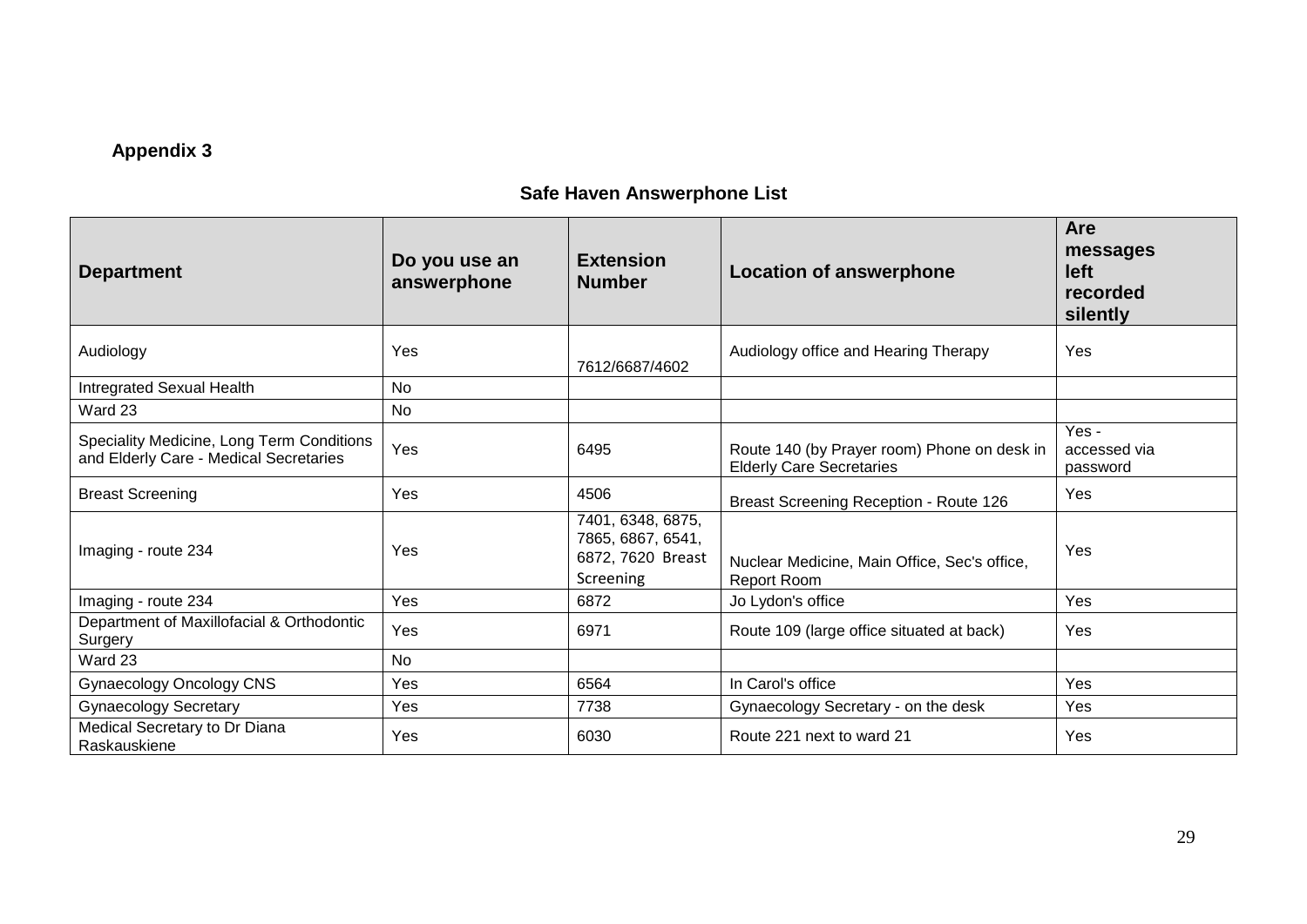| <b>Department</b>                                                             | Do you use an<br>answerphone | <b>Extension</b><br><b>Number</b> | <b>Location of answerphone</b>                                      | Are messages left<br>recorded silently |
|-------------------------------------------------------------------------------|------------------------------|-----------------------------------|---------------------------------------------------------------------|----------------------------------------|
| BadgerNet Project Midwife - Womens and<br>Childrens                           | Yes                          | 4523                              | work mobile on person, office phone in<br>Community midwifes office | Yes                                    |
| Ward 1-4                                                                      | <b>No</b>                    |                                   |                                                                     |                                        |
| Cardiology Secretaries office, opposite<br>ITU, West Wing                     | Yes                          | 7543                              | Secretary office                                                    | Yes                                    |
| Delivery Suite/Maternity Triage and Fetal<br>Assessment Unit                  | <b>No</b>                    |                                   |                                                                     |                                        |
| <b>Elderly Care Route 140</b>                                                 | Yes                          | 6491                              | Secretary office                                                    | Yes                                    |
| <b>Elderly Care Route 140</b>                                                 | Yes                          | 6490                              | Secretary office                                                    | Yes                                    |
| <b>Elderly Care Route 140</b>                                                 | Yes                          | 6302                              | Secretary office                                                    | Yes                                    |
| <b>Elderly Care Route 140</b>                                                 | Yes                          | 6492                              | Secretary office                                                    | Yes                                    |
| <b>Elderly Care Route 140</b>                                                 | Yes                          | 6495                              | Secretary office                                                    | Yes                                    |
| Elderly Care Route 140                                                        | Yes                          | 6826                              | AMU - secretary's desk                                              | Yes                                    |
| <b>Emergency Department</b>                                                   | Yes                          | 7052                              | Secretary office                                                    | Yes                                    |
| <b>Emergency Department</b>                                                   | Yes                          | 6815                              | Secretary office                                                    | Yes                                    |
| Neurology route 140                                                           | Yes                          | 6440                              | Secretary office                                                    | Yes                                    |
| Pathology                                                                     | <b>No</b>                    |                                   |                                                                     |                                        |
| Tissue Viability Block 1, Town Wharf                                          | Yes                          | 5478/5772                         | In main office                                                      | Yes                                    |
| Medical Secretary to Dr A J Hughes and<br>Dr R Kasturi                        | Yes                          | 6975                              | secretarial office route 201                                        | Yes                                    |
| Speciality Medicine Care Group, Plastic<br><b>Surgery - Medical Secretary</b> | Yes                          | 7564                              | Surgical Secretaries Department along route<br>202                  | Yes                                    |
| Diabetes/Endocrinology Department -<br>Katrina Davis                          | Yes                          | 6982                              | route 221 room 982019                                               | Yes                                    |
| <b>Cardiology Department</b>                                                  | Yes                          | 6053                              | Cardiology Secretaries Office - opposite ITU                        | Yes                                    |
| <b>Cardiology Department</b>                                                  | Yes                          | 6054                              | Cardiology Secretaries Office - opposite ITU                        |                                        |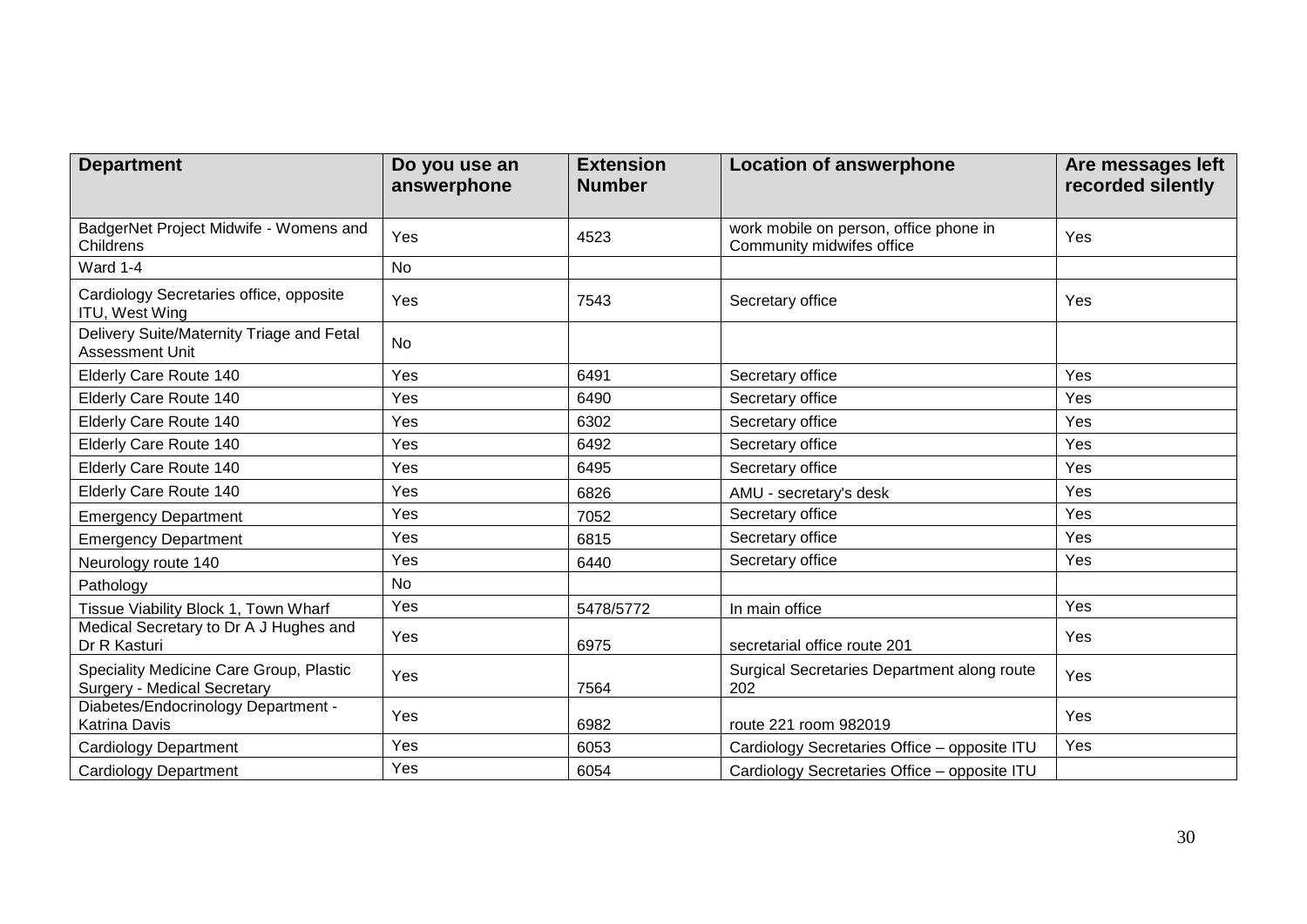| <b>Department</b>                                                                 | Do you use an<br>answerphone | <b>Extension</b><br><b>Number</b> | <b>Location of answerphone</b>                                                                                             | Are messages left<br>recorded silently |
|-----------------------------------------------------------------------------------|------------------------------|-----------------------------------|----------------------------------------------------------------------------------------------------------------------------|----------------------------------------|
| <b>Ophthalmology Services</b>                                                     | Yes                          | 7674 and 7283                     | Ophthalmology Secretaries - Mr Yang/Mr<br>Shun Shin and Mr Sandramouli, Mr<br>Bhatnagar/Mrs Gandhewar and Mr<br>Ramanathan | Yes                                    |
| Within Pathology                                                                  | Yes                          | 7505                              | Dr Hartland Pathology Secretaries                                                                                          | Yes                                    |
| Theatres (Division of Surgery)                                                    | Yes                          | 7474                              | FHD theatre office                                                                                                         | Yes                                    |
| Ward 11                                                                           | <b>No</b>                    |                                   |                                                                                                                            |                                        |
| Diabetes Team                                                                     | Yes                          | 6553                              | Diabetes Team, Route 221                                                                                                   | Yes                                    |
| Medical Secretary to: Dr M Matonhodze,<br><b>Consultant Respiratory Physician</b> | Yes                          | 6976                              | Route 140                                                                                                                  | Yes                                    |
| <b>Respiratory Department</b>                                                     | Yes                          | 7926                              | Secretary to Dr S Nadeem - Consultant<br><b>Respiratory Physician Route 141</b>                                            | Yes                                    |
| <b>Long Term Conditions</b>                                                       | Yes                          | 7450                              | Medical Secretary Team Leader for<br>Respiratory, Cardiology and Nephrology                                                | <b>Yes</b>                             |
| <b>Acute Medical Unit</b>                                                         | <b>No</b>                    |                                   |                                                                                                                            | Yes                                    |
| Division of Surgery                                                               | Yes                          | 6833                              | Secretary - route 109                                                                                                      | Yes                                    |
| Department of Medicine and Long Term<br>Conditions                                | Yes                          | 7509                              | Route 109 (large office situated at back)                                                                                  | Yes                                    |
| Women's, Children's & Clinical Support<br><b>Services</b>                         | Yes                          | 6648                              | route 221                                                                                                                  | Yes                                    |
| Arrivals/Pre-op Assessment. Division of<br>surgery                                | <b>No</b>                    |                                   |                                                                                                                            | Yes                                    |
| <b>Haematology Secretaries</b>                                                    | Yes                          | 7485                              | Based in Blood Sciences/Pathology Dept                                                                                     | Yes                                    |
| Gastroenterology Secretaries Office Route<br>201                                  | Yes                          | 7449                              | Medical Secretary Team Leader for<br>Gastroenterology, Dermatology and Diabetes                                            | Yes                                    |
| Rheumatology                                                                      | Yes                          | 7448 and 7265                     | 2nd floor Surgical secretaries office                                                                                      | Yes                                    |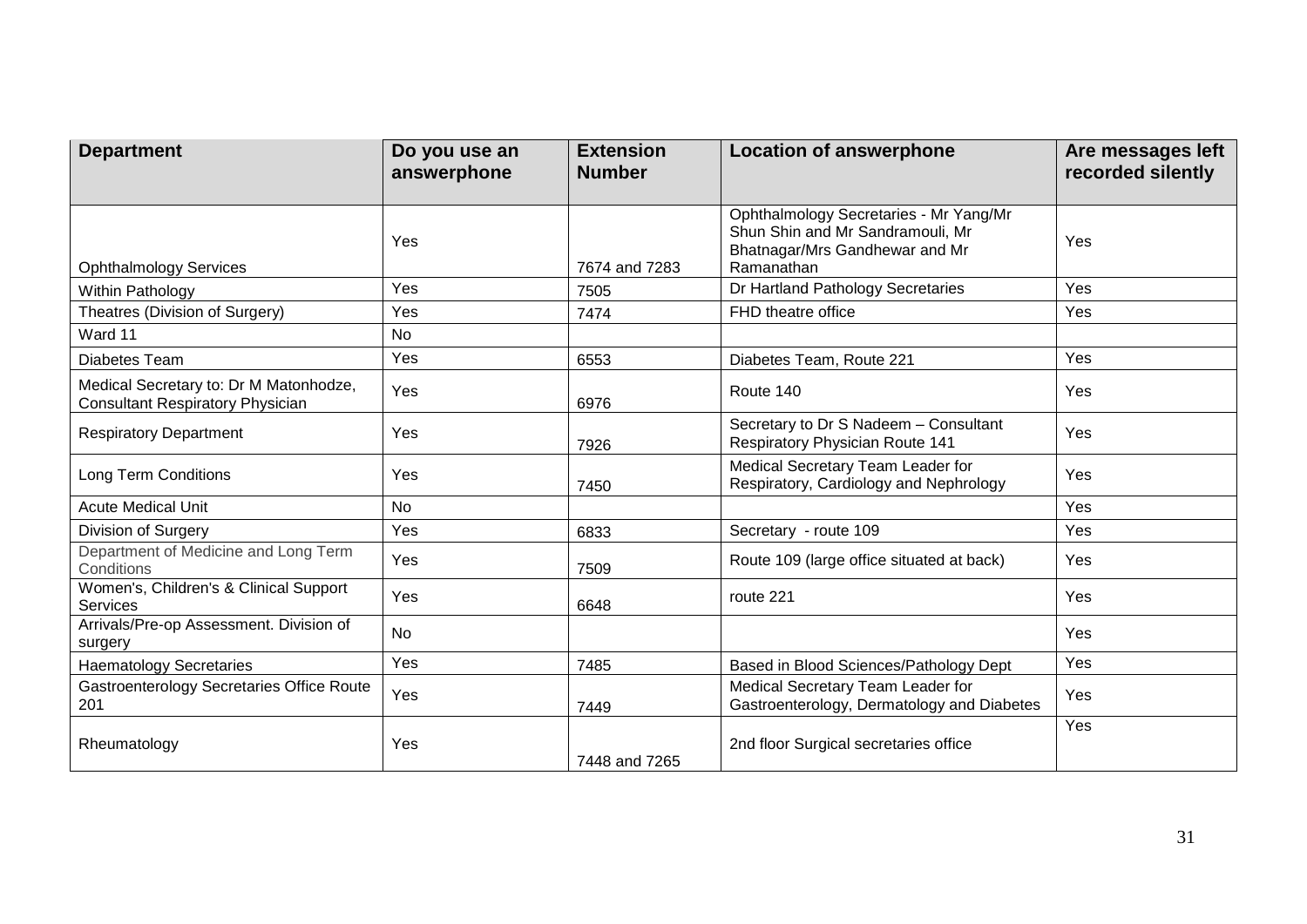| <b>Department</b>                                                        | Do you use an<br>answerphone | <b>Extension</b><br><b>Number</b>        | <b>Location of answerphone</b>                                                         | Are messages left<br>recorded silently |
|--------------------------------------------------------------------------|------------------------------|------------------------------------------|----------------------------------------------------------------------------------------|----------------------------------------|
| Colposcopy Admin Office on Route 126                                     | Yes                          | 7241                                     | Family Health & Diagnostics (Gynaecology<br>Clinic - Route 126)                        | Yes                                    |
| <b>A&amp;E Medical Secretary</b>                                         | Yes                          | 7052                                     | A&E                                                                                    | Yes                                    |
| <b>Patient Relations Team</b>                                            | Yes                          | 6463                                     | Route 102                                                                              | Yes                                    |
| <b>A&amp;E Medical Secretary</b>                                         | Yes                          | 6815                                     | A&E                                                                                    | Yes                                    |
| Department of Colorectal and General<br>Surgery                          | Yes                          | 6980                                     | Surgical Secretaries Office (Route 202 - back<br>of theatres/past ward 20)             | Yes                                    |
| Early Supported Discharge for COPD                                       | Yes                          | 7551, 7645                               | corridor above estates by IT                                                           | Yes                                    |
| Community Services Management Office,<br><b>Bentley Health Centre</b>    | No                           | 605644/605647<br>605641/605646<br>605643 | Bentley Health Centre - Team Office                                                    | Yes                                    |
| Psychology                                                               | Yes                          | 0121 568 4325                            | Clinical Health Psychology Service, 1 <sup>st</sup> Floor,<br>Darlaston Health Centre  | Yes                                    |
| <b>Community Nursing</b>                                                 | Yes                          | 605753                                   | Darlaston HC, 1 <sup>st</sup> Floor                                                    | Yes                                    |
| South Locality Community Nursing Team,<br><b>Broadway Medical Centre</b> | Yes                          | 605440                                   | Bentley HC, 1 <sup>st</sup> Floor                                                      | Yes                                    |
| <b>Community Nursing</b>                                                 | Yes                          | 605752                                   | Broadway Medical Centre, 1st Floor                                                     | Yes                                    |
| <b>Community Nursing</b>                                                 | Yes                          | 605441                                   | Sai Medical Centre, 1st floor                                                          | Yes                                    |
| East Locality Nursing, Brownhills DN/CM<br>Team                          | Yes                          | 605751                                   | Parkview Health Centre, 1st floor                                                      | Yes                                    |
| East Locality Nursing Team, Anchor<br>Meadow DN/CM Team                  | Yes                          | 605442                                   | Anchor Meadow Health Centre, 1 <sup>st</sup> Floor                                     | Yes                                    |
| <b>Community Nursing</b>                                                 | Yes                          | 605443                                   | <b>Rushall Medical Centre</b>                                                          | Yes                                    |
| North Locality Team, Community Nursing                                   | Yes                          | 605750                                   | Pinfold Health Centre, 1st floor                                                       | Yes                                    |
| Trans Locality Team Community Nursing,<br><b>Beechdale Health Centre</b> | Yes                          | 01922 605441                             | Trans Team-Team office                                                                 | Yes                                    |
| <b>Community Nursing</b>                                                 | Yes                          | 5641, 5642, 5646                         | Business Admin Mgr, Clinical Team Leaders<br>x2, Bentley Health Centre, 70a, 1st floor | Yes                                    |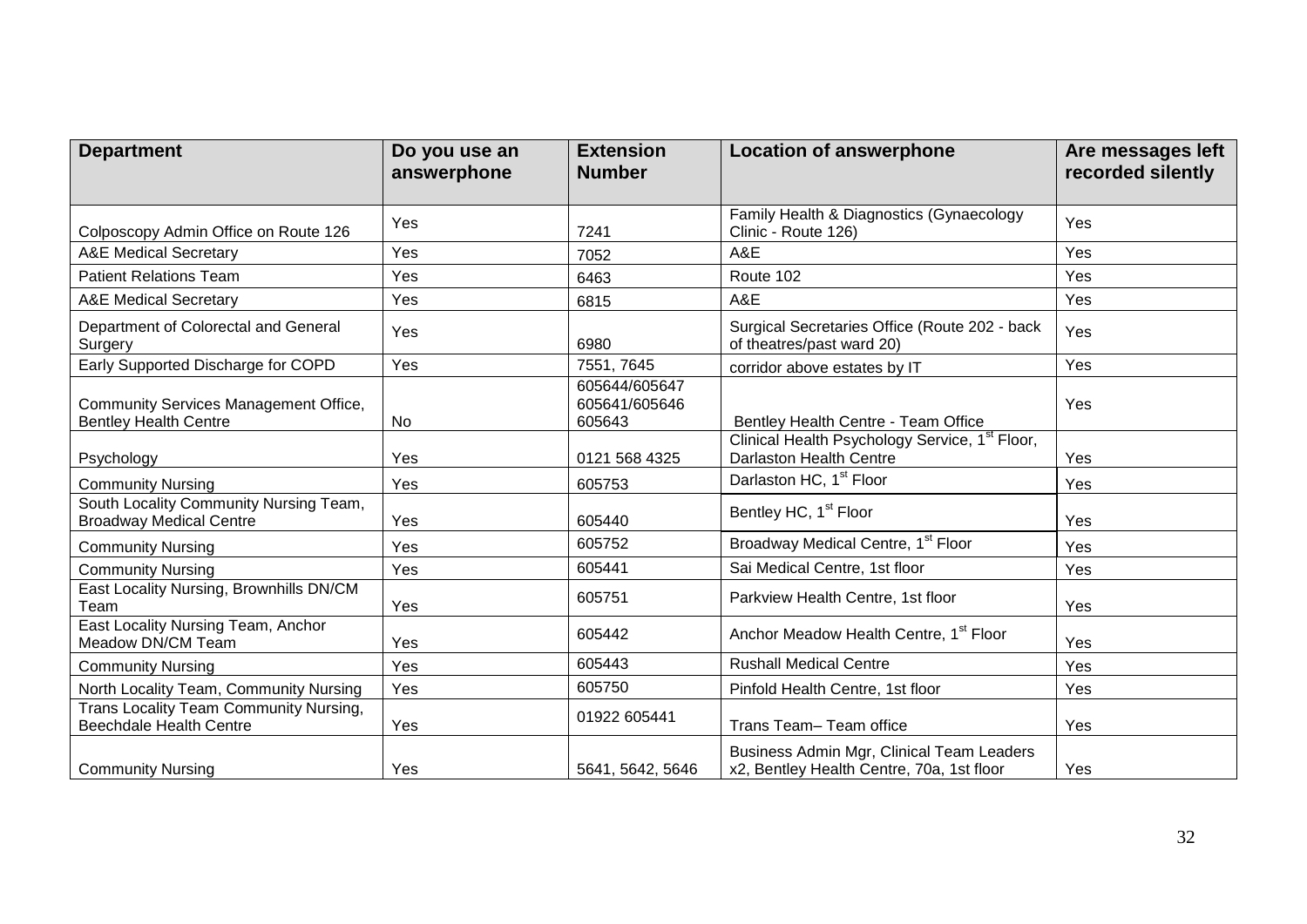| <b>Department</b>              | Do you use an<br>answerphone | <b>Extension</b><br><b>Number</b> | <b>Location of answerphone</b>                                              | Are messages left<br>recorded silently |
|--------------------------------|------------------------------|-----------------------------------|-----------------------------------------------------------------------------|----------------------------------------|
| <b>Diabetes Community Team</b> | Yes                          | 604970                            | Bentley Health Centre - Team office                                         | Yes                                    |
| <b>Community Nursing</b>       | Yes                          | 5643, 5644                        | Community Nursing Secretaries x2, Room<br>70B                               | Yes                                    |
| <b>Community Nursing</b>       | Yes                          | 5647,                             | Care Group Manager Room 69, Bentley<br>Health Centre, 1 <sup>st</sup> Floor | Yes                                    |
| <b>MLCC</b>                    | Yes                          | 6627                              | Main desk of reception                                                      | Yes via<br>headsets                    |
| Beechdale                      | Yes                          | 5270                              | Main desk of reception                                                      | Yes                                    |
| Darlaston                      | Yes                          | 4260                              | Main desk of reception                                                      | Yes                                    |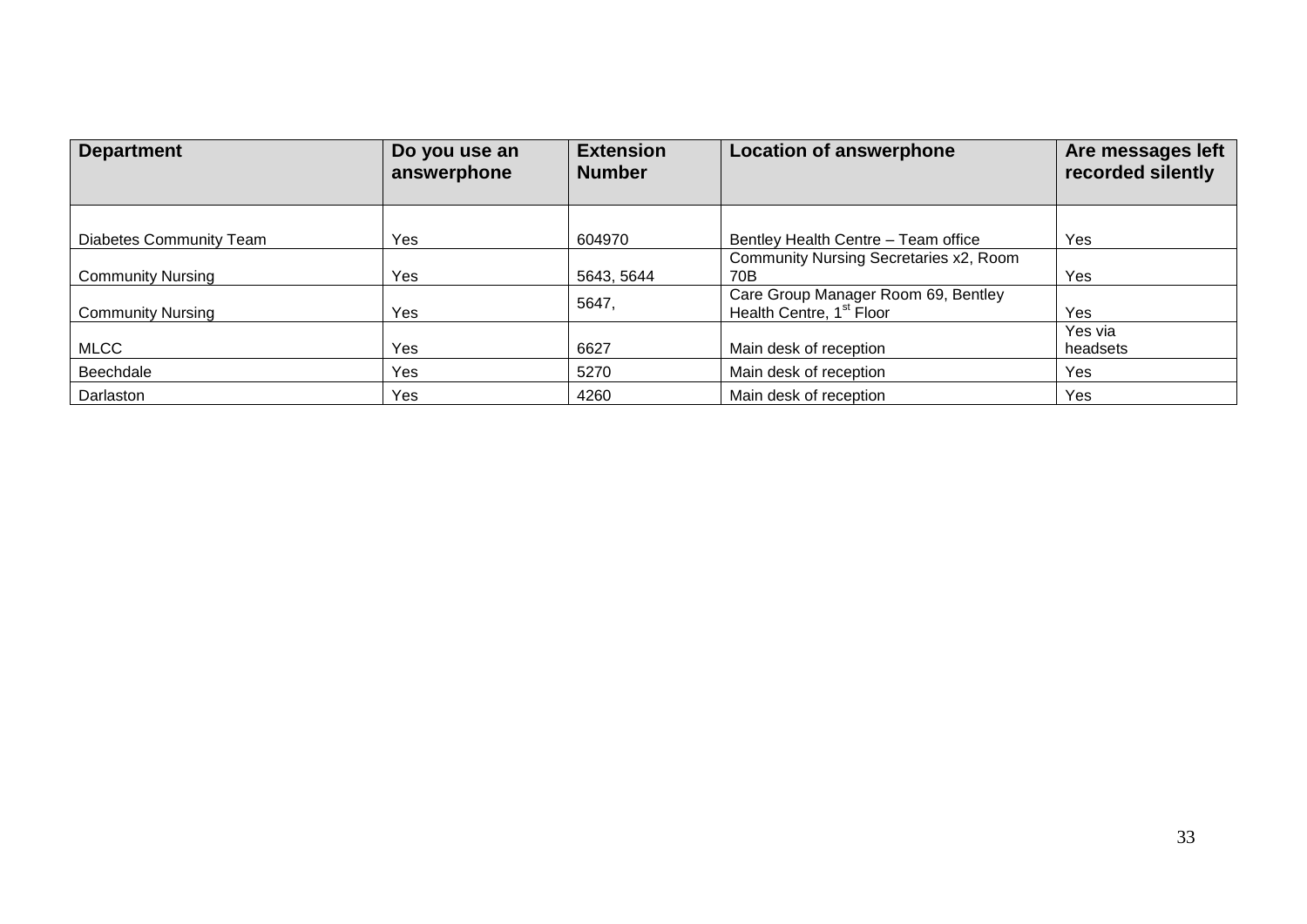## **Checklist for the Review and Approval of Procedural Document**

To be completed and attached to any procedural document that requires ratification

|    | Title of document being reviewed:                                                                | Yes/No | <b>Comments</b> |
|----|--------------------------------------------------------------------------------------------------|--------|-----------------|
| 1. | <b>Title</b>                                                                                     |        |                 |
|    | Is the title clear and unambiguous? It<br>should not start with the word policy.                 | Yes    |                 |
|    | Is it clear whether the document is a<br>guideline, policy, protocol or standard?                | Yes    |                 |
| 2. | <b>Rationale</b>                                                                                 |        |                 |
|    | Are reasons for development of the<br>document stated? This should be in the<br>purpose section. | Yes    |                 |
| 3. | <b>Development Process</b>                                                                       |        |                 |
|    | Is the method described in brief? This<br>should be in the introduction or purpose.              | Yes    |                 |
|    | Are people involved in the development<br>identified?                                            | Yes    |                 |
|    | Do you feel a reasonable attempt has been<br>made to ensure relevant expertise has<br>been used? | Yes    |                 |
|    | Is there evidence of consultation with<br>stakeholders and users?                                | Yes    |                 |
| 4. | <b>Content</b>                                                                                   |        |                 |
|    | Is the objective of the document clear?                                                          | Yes    |                 |
|    | Is the target population clear and<br>unambiguous?                                               | Yes    |                 |
|    | Are the intended outcomes described?                                                             | Yes    |                 |
|    | Are the statements clear and<br>unambiguous?                                                     | Yes    |                 |
| 5. | <b>Evidence Base</b>                                                                             |        |                 |
|    | Is the type of evidence to support the<br>document identified explicitly?                        | Yes    |                 |
|    | Are key references cited?                                                                        | Yes    |                 |
|    | Are the references cited in full?                                                                | Yes    |                 |
|    | Are supporting documents referenced?                                                             | N/A    |                 |
| 6. | Approval                                                                                         |        |                 |
|    | Does the document identify which<br>committee/group will approve it?                             | Yes    |                 |
|    | If appropriate have the joint Human<br>Resources/staff side committee (or                        | N/A    |                 |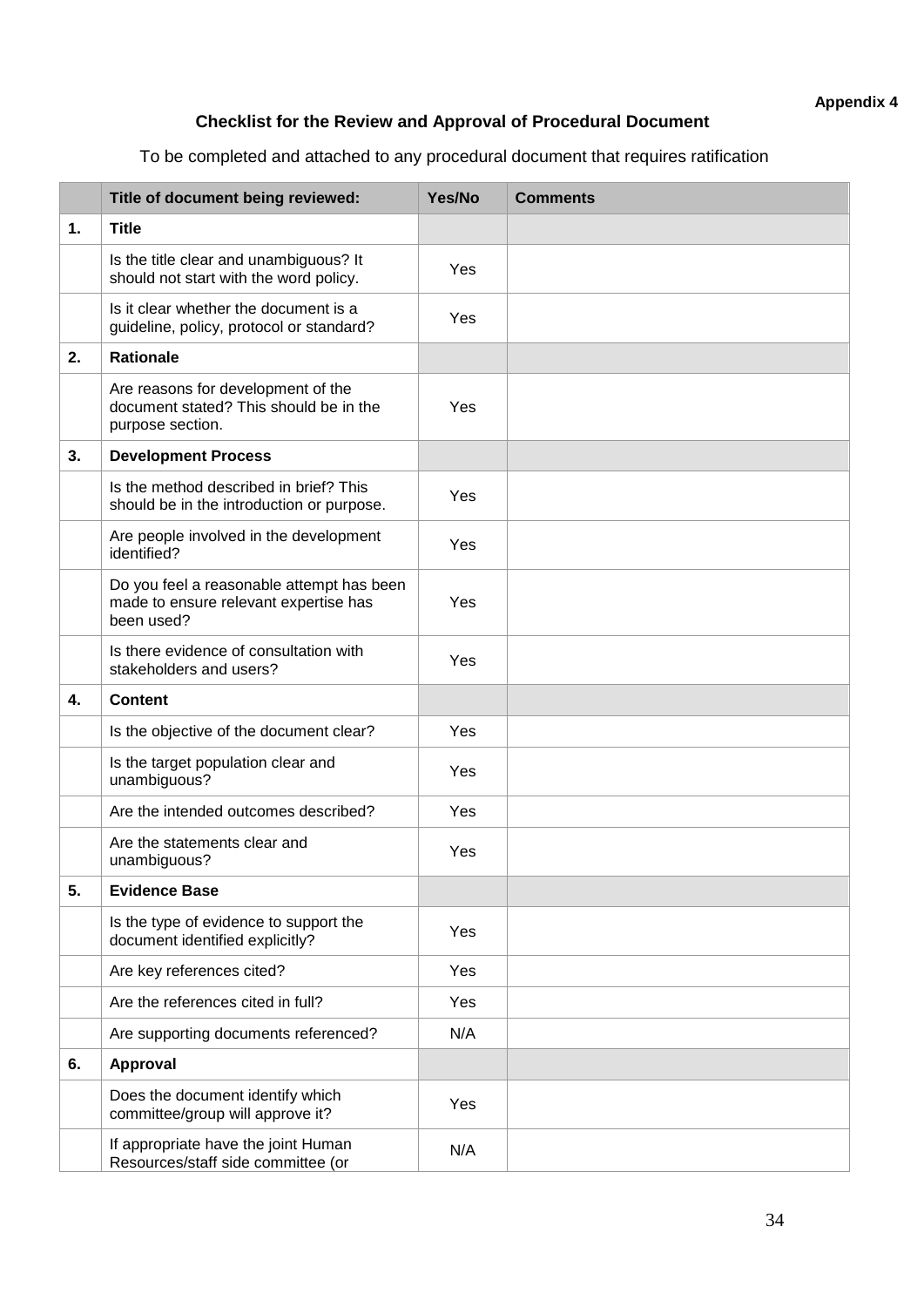|     | Title of document being reviewed:                                                                                                  | Yes/No | <b>Comments</b> |
|-----|------------------------------------------------------------------------------------------------------------------------------------|--------|-----------------|
|     | equivalent) approved the document?                                                                                                 |        |                 |
| 7.  | <b>Dissemination and Implementation</b>                                                                                            |        |                 |
|     | Is there an outline/plan to identify how this<br>will be done?                                                                     | Yes    |                 |
|     | Does the plan include the necessary<br>training/support to ensure compliance?                                                      | Yes    |                 |
| 8.  | <b>Document Control</b>                                                                                                            |        |                 |
|     | Does the document identify where it will be<br>held?                                                                               | Yes    |                 |
|     | Have archiving arrangements for<br>superseded documents been addressed?                                                            | Yes    |                 |
| 9.  | <b>Process to Monitor Compliance and</b><br><b>Effectiveness</b>                                                                   |        |                 |
|     | Are there measurable standards or KPIs to<br>support the monitoring of compliance with<br>and effectiveness of the document?       | Yes    |                 |
|     | Is there a plan to review or audit<br>compliance with the document?                                                                | Yes    |                 |
| 10. | <b>Review Date</b>                                                                                                                 |        |                 |
|     | Is the review date identified?                                                                                                     | Yes    |                 |
|     | Is the frequency of review identified? If so<br>is it acceptable?                                                                  | Yes    |                 |
| 11. | <b>Overall Responsibility for the Document</b>                                                                                     |        |                 |
|     | Is it clear who will be responsible for co-<br>ordinating the dissemination,<br>implementation and review of the<br>documentation? | Yes    |                 |

|                                                                                                                                                                                      | <b>Lead Manager / Director</b> |                        |  |  |  |  |
|--------------------------------------------------------------------------------------------------------------------------------------------------------------------------------------|--------------------------------|------------------------|--|--|--|--|
| If you are assured that the correct procedure has been followed for the consultation of this policy, sign and date<br>it and forward to the chair of the committee for ratification. |                                |                        |  |  |  |  |
| Name                                                                                                                                                                                 |                                | Date                   |  |  |  |  |
| Signature                                                                                                                                                                            |                                | Approving<br>Committee |  |  |  |  |
| <b>Ratification Committee Approval</b>                                                                                                                                               |                                |                        |  |  |  |  |
| TMG minute number:                                                                                                                                                                   |                                |                        |  |  |  |  |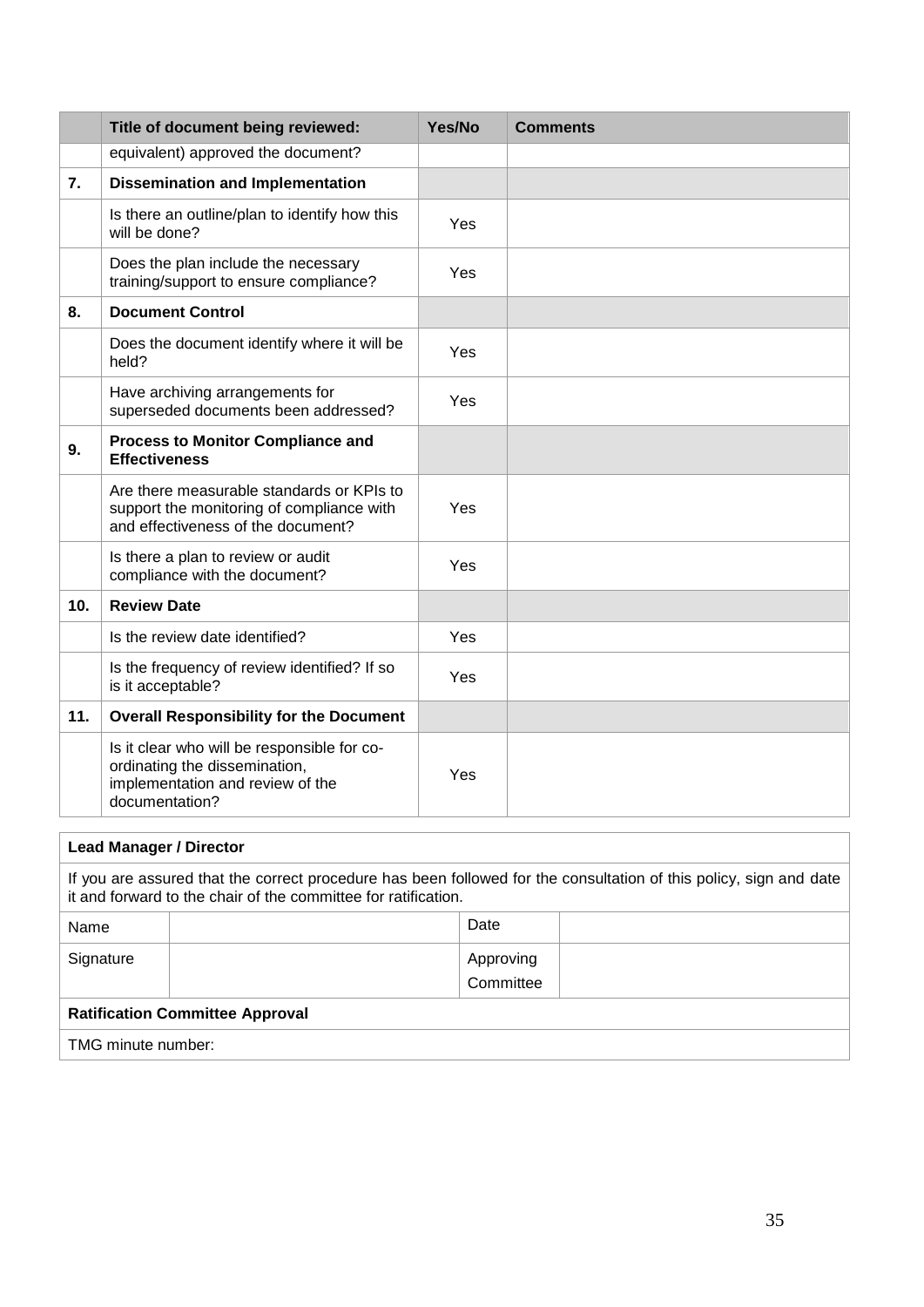# **Service Overview & Improvement Action Plan: Equality Analysis Form**

| <b>Title: Safe Haven Policy</b> | What are the intended outcomes of this work?<br>The purpose of this policy is to ensure there are strict controls in place regarding the use and<br>transfer of personal confidential data (both staff and patient data) and confidential information,<br>including organisational information. |
|---------------------------------|-------------------------------------------------------------------------------------------------------------------------------------------------------------------------------------------------------------------------------------------------------------------------------------------------|
| Who will be affected? All staff | Evidence: N/A                                                                                                                                                                                                                                                                                   |

| ANALYSIS SUMMARY: considering the above evidence, please summarise the impact of the work based on the Public Sector equality duty outcomes |                                         |                                         |                                         |  |  |  |
|---------------------------------------------------------------------------------------------------------------------------------------------|-----------------------------------------|-----------------------------------------|-----------------------------------------|--|--|--|
| against the 9 Protected characteristics                                                                                                     |                                         |                                         |                                         |  |  |  |
| <b>Public</b>                                                                                                                               |                                         |                                         |                                         |  |  |  |
| <b>Sector Duty</b>                                                                                                                          | Eliminate discrimination, harassment    | <b>Advance equality of opportunity</b>  | Promote good relations between          |  |  |  |
|                                                                                                                                             | and victimisation                       |                                         | groups                                  |  |  |  |
| Protected                                                                                                                                   |                                         |                                         |                                         |  |  |  |
| <i>Characteristics</i>                                                                                                                      |                                         |                                         |                                         |  |  |  |
| (highlight as                                                                                                                               |                                         |                                         |                                         |  |  |  |
| appropriate)                                                                                                                                |                                         |                                         |                                         |  |  |  |
| AGE / DISABILITY/                                                                                                                           | This may refer to vulnerable adults and | The General Data Protection             | The General Data Protection Regulation  |  |  |  |
| <b>RACE</b>                                                                                                                                 | vulnerable safeguarding children        | Regulations includes provisions that    | will promote positive relations between |  |  |  |
|                                                                                                                                             |                                         | promote accountability and governance   | all groups.                             |  |  |  |
|                                                                                                                                             |                                         | and as such Walsall Healthcare NHS      |                                         |  |  |  |
|                                                                                                                                             |                                         | Trust has put comprehensive and         |                                         |  |  |  |
|                                                                                                                                             |                                         | effective governance measures into      |                                         |  |  |  |
|                                                                                                                                             |                                         | place to meet these provisions. The aim |                                         |  |  |  |
|                                                                                                                                             |                                         | of such measures is to promote equality |                                         |  |  |  |
|                                                                                                                                             |                                         | of opportunity to all groups.           |                                         |  |  |  |
| SEX (Gender)/                                                                                                                               | Refer to Gender Recognition Act 2004    | <b>The General Data Protection</b>      | The General Data Protection Regulation  |  |  |  |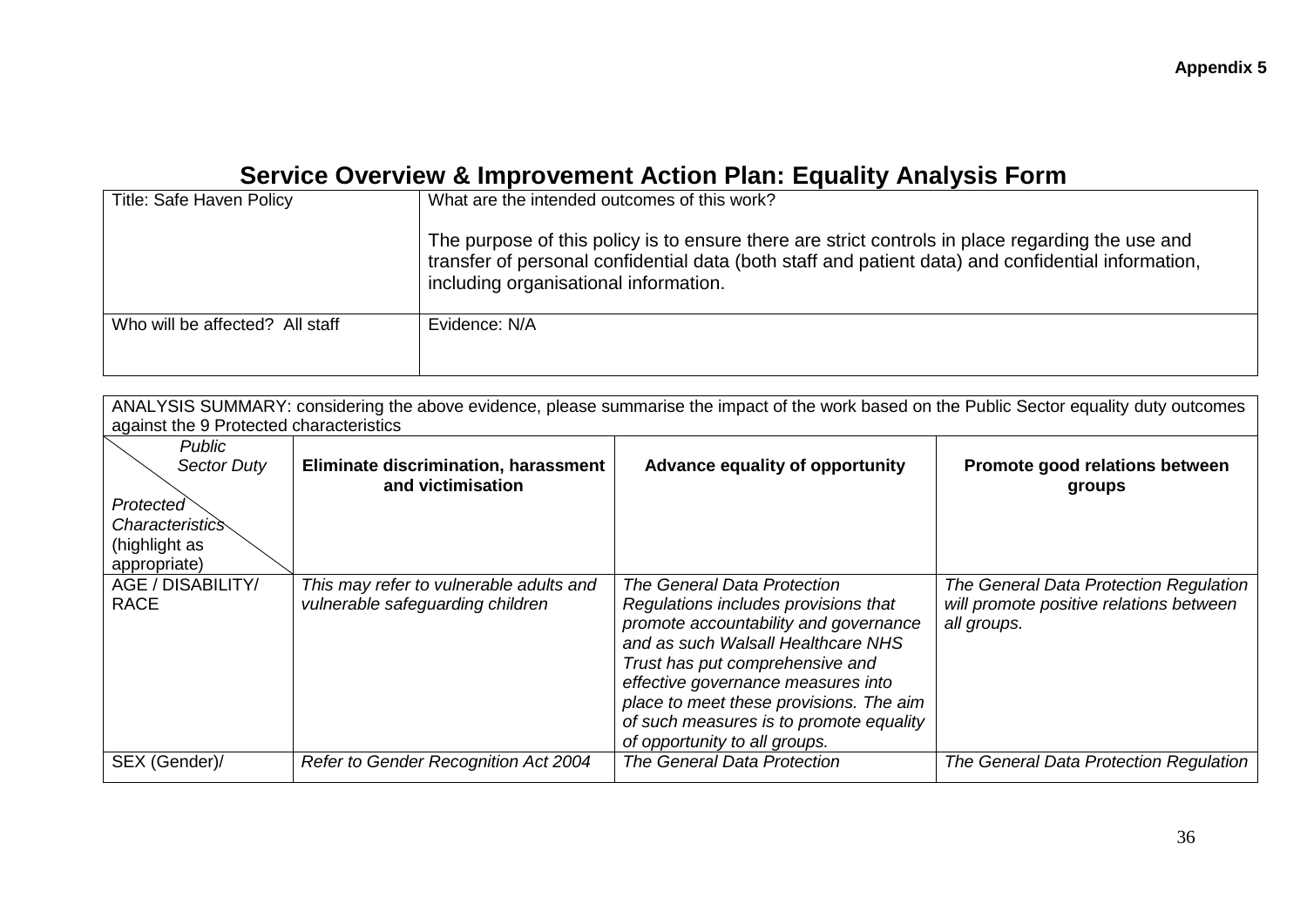| <b>GENDER</b><br><b>REASSIGNMENT</b>                                                                                                                                                                                                                                                                                                                                                                                  |                                                                             | Regulations includes provisions that<br>promote accountability and governance<br>and as such Walsall Healthcare NHS<br>Trust has put comprehensive and<br>effective governance measures into<br>place to meet these provisions. The aim<br>of such measures is to promote equality<br>of opportunity to all groups.                                | will promote positive relations between<br>all groups.                                           |  |
|-----------------------------------------------------------------------------------------------------------------------------------------------------------------------------------------------------------------------------------------------------------------------------------------------------------------------------------------------------------------------------------------------------------------------|-----------------------------------------------------------------------------|----------------------------------------------------------------------------------------------------------------------------------------------------------------------------------------------------------------------------------------------------------------------------------------------------------------------------------------------------|--------------------------------------------------------------------------------------------------|--|
| <b>RELIGION or BELIEF/</b><br><b>SEXUAL</b><br><b>ORIENTATION</b>                                                                                                                                                                                                                                                                                                                                                     | This may refer to vulnerable adults and<br>vulnerable safeguard children    | The General Data Protection<br>Regulations includes provisions that<br>promote accountability and governance<br>and as such Walsall Healthcare NHS<br>Trust has put comprehensive and<br>effective governance measures into<br>place to meet these provisions. The aim<br>of such measures is to promote equality<br>of opportunity to all groups. | The General Data Protection Regulation<br>will promote positive relations between<br>all groups. |  |
| <b>PREGNANCY &amp;</b><br><b>MATERNITY</b>                                                                                                                                                                                                                                                                                                                                                                            | This may refer to vulnerable adults and<br>vulnerable safeguarding children | The General Data Protection<br>Regulations includes provisions that<br>promote accountability and governance<br>and as such Walsall Healthcare NHS<br>Trust has put comprehensive and<br>effective governance measures into<br>place to meet these provisions. The aim<br>of such measures is to promote equality<br>of opportunity to all groups. | The General Data Protection Regulation<br>will promote positive relations between<br>all groups. |  |
| <b>MARRIAGE &amp; CIVIL</b><br><b>PARTNERSHIP</b>                                                                                                                                                                                                                                                                                                                                                                     | No impact                                                                   | Not applicable at present                                                                                                                                                                                                                                                                                                                          | Not applicable at present                                                                        |  |
| What is the overall impact? There are no negative implications associated with this policy. The implementation promotes positive opportunities and<br>relationships between all groups and is in accordance with the new General Data Protection Regulations.<br>Any action required on the impact on equalities? Impact of this policy has been assessed and it will not lead to any discrimination or other adverse |                                                                             |                                                                                                                                                                                                                                                                                                                                                    |                                                                                                  |  |